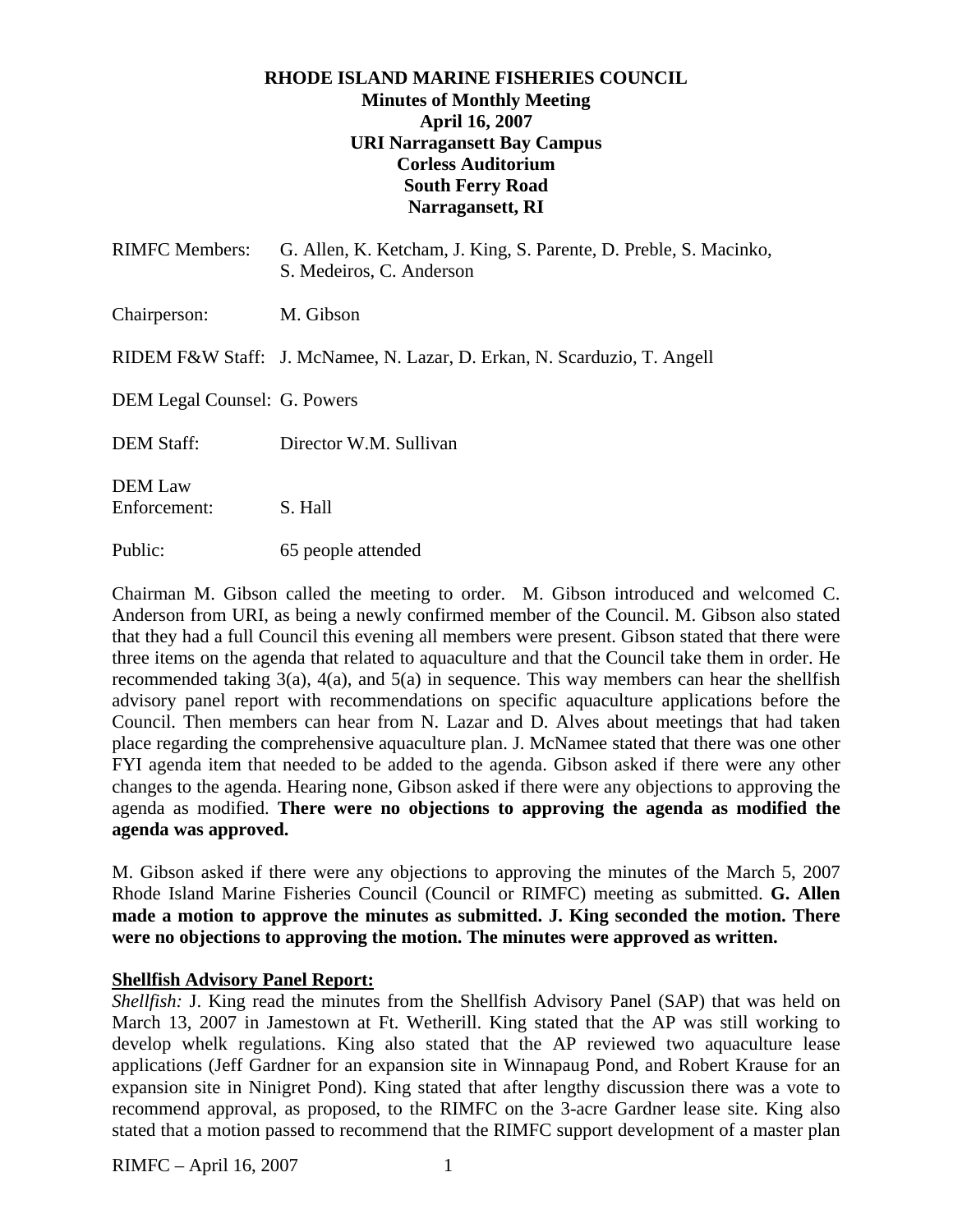for aquaculture for the salt ponds and the rest of RI through the CRMC proposed aquaculture working group. King went on to explain that the SAP reviewed R. Krause's lease proposal for Ninigret Pond in Charlestown. After discussion, they voted to approve the lease with the stated conditions set by DFW, and that the SAP approval was contingent upon DFW conducting a site review.

M. Gibson stated that there were three motions for Council action from the SAP report, the first being a **motion from M. McGivney requesting that the Council support, on record, the development of a master plan for aquaculture for the salt ponds and the rest of RI through the CRMC proposed aquaculture working group. J. King made a motion to approve M. McGivney's SAP motion. S. Parente seconded the motion.**

M. Gibson asked for Council discussion. K. Ketcham stated that both he and J. King were involved in the CRMC aquaculture working group. M. Gibson asked for public comments on the motion before the Council to adopt the advisory panels' recommendation to endorse the concept of an aquaculture working group and plan.

J. Low stated that he thought it was very important for all of the public to share the public trust of these ponds. He stated that he knew people were doing very well with these leases, but there were thousands and thousands of people who use these ponds and we need to share them equally. He went on to state that he hated to see any more space get used up in the Great Salt Pond, we all know how many kids from the camps use these same waters because it's a great public trust. Low stated he was in support of the motion.

O. Kelly stated he attended a similar CRMC workshop ten (10) years ago, it was the same concept and most of the stuff that was discussed at the workshop went right out the door. He stated that he was supportive of the motion, but hoped there would be an improvement on the out come.

There were no other comments. M Gibson asked the Council to vote on the motion. **The motion passed unanimously in favor of recommending support for the development of a master plan for aquaculture for the salt ponds and the rest of RI through the CRMC proposed aquaculture working group.** 

M Gibson stated that the next items on the agenda would be the review of the proposed aquaculture applications. He stated that both applicants were present along with D. Alves from CRMC. There are motions from the SAP to recommend approval on both applications with conditions set on the Krause application. M. Gibson asked for Council comments on the first application, the Gardner application. S. Parente stated that he had read the letters from the DFW, that the Division does not support additional aquaculture at this time in Winnapaug Pond, and asked if someone from the Division could elaborate on that.

N. Lazar responded by stating that the Division has expressed the same concerns in the past, that we would like to see a master plan for aquaculture for the state of RI and the plan to address the cumulative impact on multiple leases on the environment, therefore without a plan in place, the Division has some reservations on approving additional leases at this point in time.

D. Preble stated that in the past he has been in favor of these aquaculture leases because he supports small businesses. However, he stated that he is becoming increasingly nervous about it. While he is supportive of aquaculture, he stated that he would have to agree with the reservations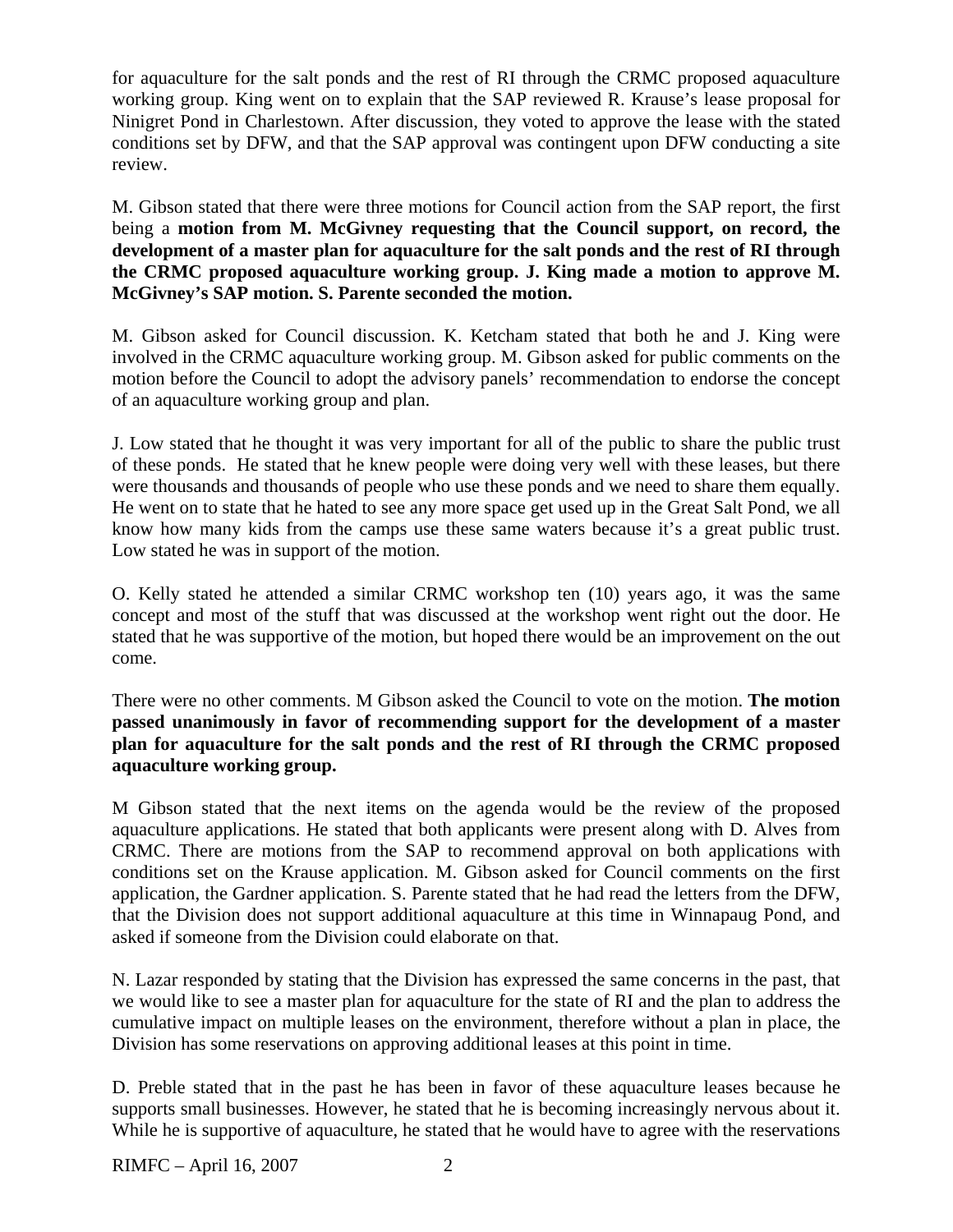that the Division has and he would like to see these leases tabled until there is a master aquaculture plan in place, particularity for the salt ponds. Preble stated he would not support approval of any further leases until a plan is implemented.

### **J. King made a motion that there be no ongoing permitting by CRMC until a master plan for aquaculture is in place. D. Preble seconded the motion.**

M. Gibson asked for Council discussion on the motion. **D. Preble asked to make a friendly amendment to the motion. Preble asked to table the leases until a plan was in place.** He stated that he did not want to deny them at this time just table them. M. Gibson suggested that the Council may want to postpone taking any action at this time. Gibson reminded the Council that they were an advisory body to CRMC and that they did not have the authority to deny an application. There was further discussion between King and Preble on how to form the motion. M. Gibson assisted to help clarify the motion with the help of King and Preble **by stating that the Council would like to postpone action on all ongoing aquaculture permitting by CRMC**. Gibson responded to the motion by reminding the Council that they do not have authority over the CRMC permitting process, and suggested that they craft advice to the CRMC. **Gibson further assisted to clarify the Council members intentions by repeating King's motion and Preble's friendly amendment that Preble would like to postpone action on advising CRMC with regards to these two lease applications and future applications until the Council sees a master aquaculture plan from CRMC.** 

J. King stated that this will hopefully create an incentive to establish a balanced plan and address issues between competing uses.

S. Macinko stated that he was wondering, if King and Preble concur. He wanted to know if the motion was now restricted to postponing the Council's advice as opposed to the direction where he thought Preble was original going with the Council making a statement to the DEM Director. He thought that maybe the Council should send a letter to the Director stating that the Council is supportive of the Division's letters that further development of aquaculture leases be postpone until there is a plan in place. He stated that this is what he thought he heard D. Preble state.

M. Gibson stated that the Council has already gone on record as endorsing the concept of development of an aquaculture master plan. If this motion is crafted in a way that links back into the prior motion, and does not over step authority, that would work. D. Preble stated that there are really two items and there should probably be two motions. Preble restated what he was trying to accomplish, he stated that he would like to withhold the Council's advice on any further leases until there is a plan in place, and he would like to postpone action on the two applications before them and therefore treat them as two separate items. M. Gibson stated that both items could be wrapped in to one motion. Gibson stated to Macinko that he would transmit both items (the specific finding of these motions) to CRMC and the Director. Gibson asked Preble to restate the motion as a single motion. The motion was perfected by Gibson as follows: **To postpone action on these two aquaculture lease applications, as well as, postpone action on any other leases, until such time as a plan has been developed by CRMC which answers the questions that the Marine Fisheries Council has raised.** Council members were in agreement with the perfection of the motion.

M Gibson asked for comments from the public. J. Gardner stated that he was one of the applicants and also a member of the Shellfish AP. He wanted the Council to know that they are reviewed by more than just this Council, and the process is pretty thorough. He had to go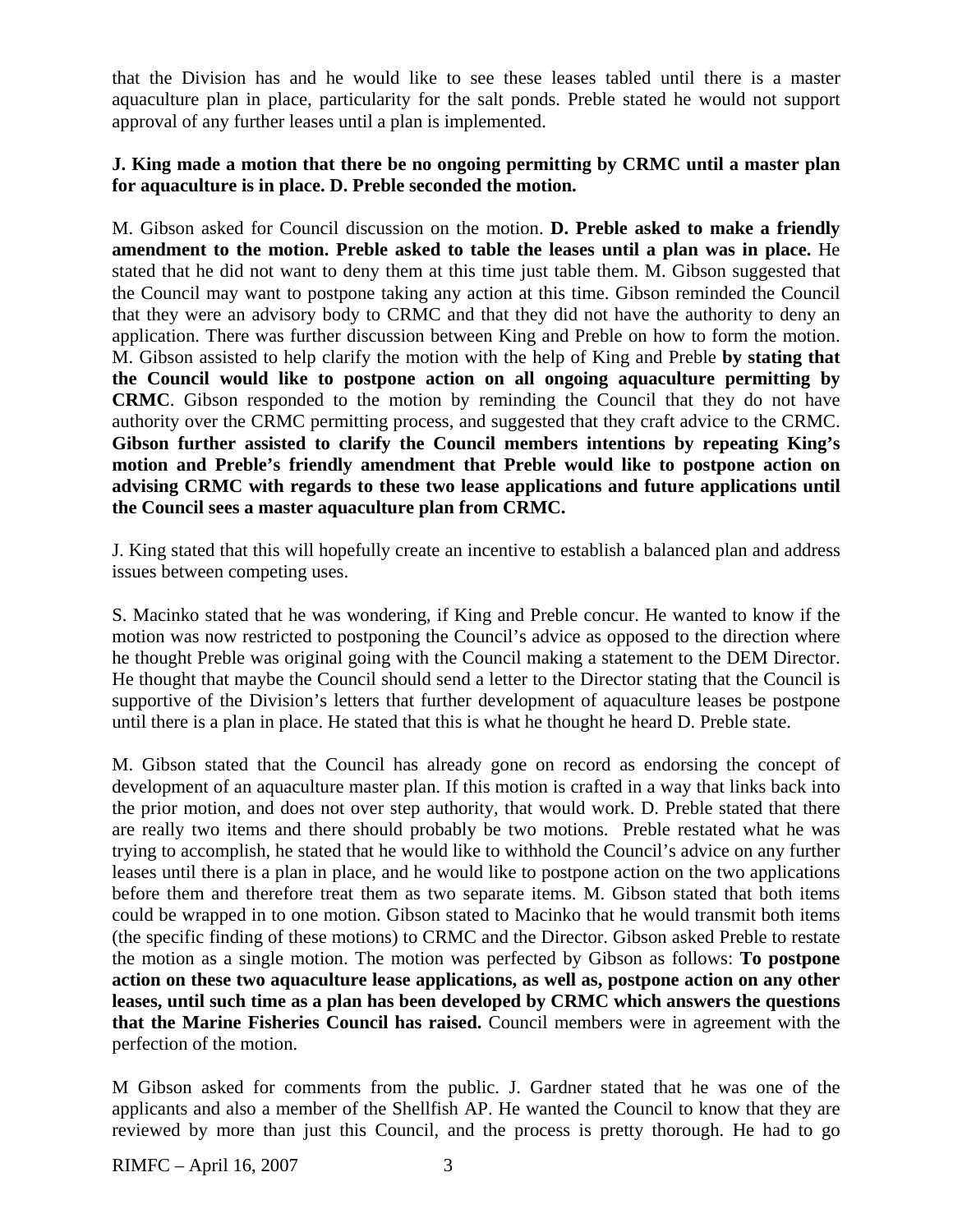through a preliminary determination meeting and everyone was okay with the proposal except DFW. He stated that he had yet to hear of the biological reasoning behind the objections to his application. He said he can not address the free and common issue and he said he did not know if this Council was charged with addressing that issue, but there is state law that states they endorse aquaculture. He has gradually increased his size over time, and this will create an economic hardship for him by preventing and putting him on hold. He stated that he had formally requested data used by DFW to declare that he was harming the native winter flounder fisheries and has not been provided with any scientific data used by DFW for their statements. He continued to state that shellfish aquaculture is considered to be self sustaining, environmentally sound, and compatible with other uses. The RIMFC is charged with managing the fisheries of this state and Gardner did not think the Council was able to determine constitutional issues, he felt this should be done at the state house. He stated that he was also a member on the committee that was supposed to work this all out. He wanted to know how DEM was going to come up with the funding to do all of the mapping needed, etc., due to budget constraints. J. Gardner went on to justify the purpose for his aquaculture application.

M. Gibson asked J. Gardner about not receiving the Division's response to his request for information from DFW. Gibson stated that Division staff responded to Gardner's request, which came through the Director's office. Gibson stated he would follow up with the Director to see what happened with the letter staff had prepared per the Director's request, to Gardner's inquiry for information. Gibson stated that staff acted on the request immediately and provided the information to the Director very quickly.

*Amendments to the April 16, 2007 RIMFC meeting minutes:* J. King requested that the April 16, 2007 meeting minutes include the following statements made by King: **[King stated that he wanted to speak about J. Gardner's aquaculture lease. King stated that Gardner had been one of the longest leaseholders in this state and he had been the picture perfect model for aquaculture. King stated that this was his opinion and his thought; that Gardner had been picture perfect. Gardner has developed the growth of his lease very slowly and he has not asked for 8 or 12 acres at a time. He has grown in very small increments, and he is now growing out of his small 5 acre lease. King stated that he considered this to be what we initially set up, leases not more than 5 acres. King reiterated that Gardner was picture perfect, he has done everything that we (industry) have asked of him without question. King stated again that this was his own personal view of J. Gardner.]**

R. Rheault stated that he had sent the Division a number of scientific references discussing the impact of shellfish aquaculture on winter flounder and how the association between aquaculture and winter flounder generally was accepted to be a positive one. He went on to explain some of the findings in Long Island and CT. He then stated that he thought the Council was abdicating its responsibility under Chapter 20-10 where the Council was directed by general law to review applications and determine if the proposals were or were not likely to cause an adverse effect on marine life in adjacent areas, or impact on vitality on indigenous fish species. He stated that the Council would be putting everything on hold until a plan is approved when we knew this would take some time. He did not understand why the Council would want to hold up any of these individual applications. He went on to state that he had not heard of any scientific evidence; just the possibility of cumulative impact. He has a lot of literature to address that. He stated that he has a 98-page document that he could share that shows the ecological benefits of Shellfish aquaculture.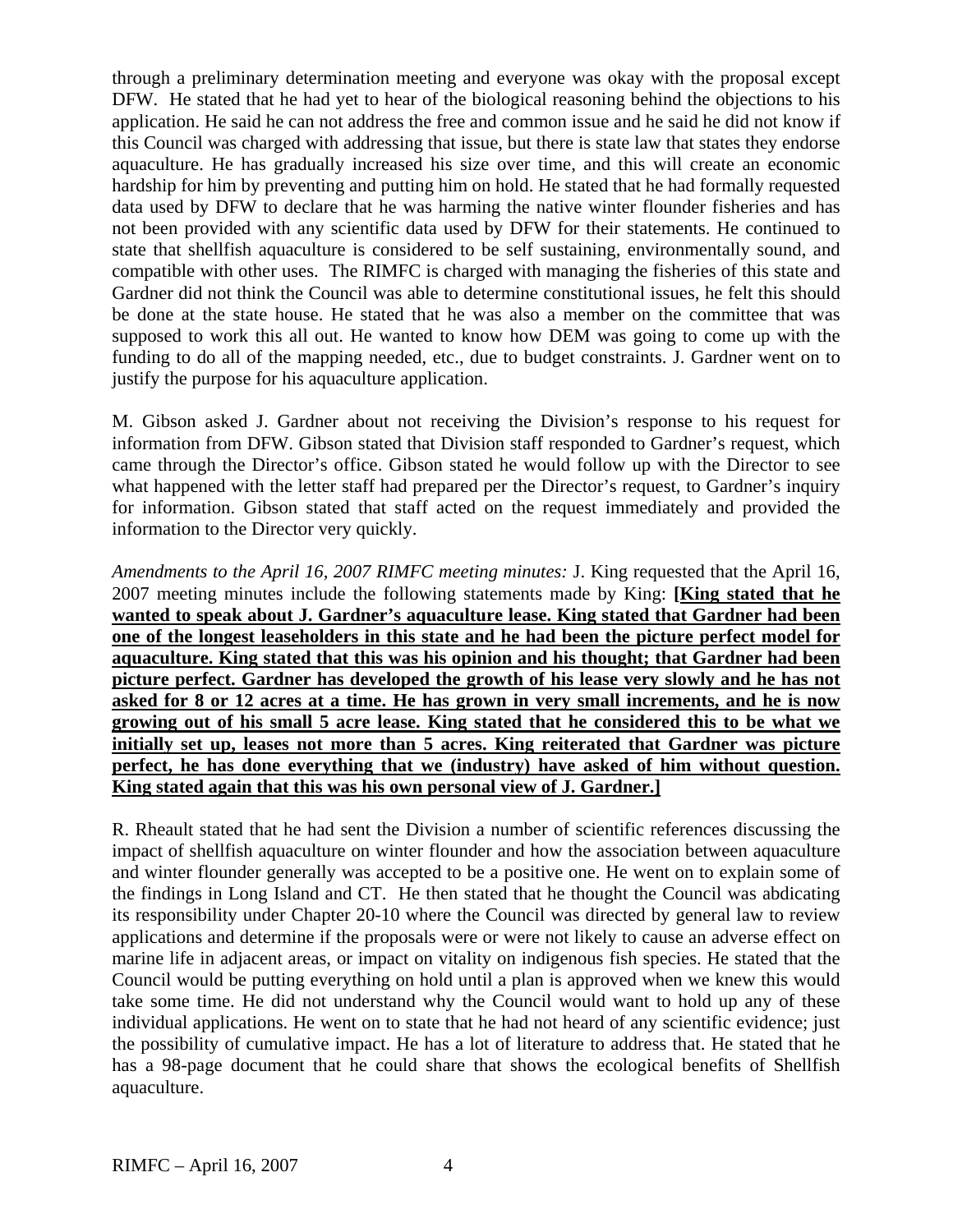M. Gibson stated that the Division staff has received information from R. Rheault and has looked at other references on this issue. He stated that the Division is not proceeding blindly, staff is being appropriately precautionary. Gibson responded to Rheault's statement about the Council abdicating its responsibility under Title 20 by stating that the Council is not required to act hastily when the Council thinks there is a reason they should proceed in a more precautionary fashion. Gibson asked D. Alves what were the consequences of the Council's motion, the Council does not have any authority over CRMC. D. Alves stated that the MFC is advisory to their Council. D. Alves then stated that it was his understanding that there were no specific biological objections to these leases and that there are no specific commercial quantities of shellfish present. D. Erkan responded by stating that this was discussed at the SAP meeting and that shellfish were present. The bottom type is not conducive to commercial shellfishing but it is conducive to recreational shellfishing; its shallow, and you can wade out to the area. There are species present but the density is low.

D. Alves continued to state that the SAP voted to approve this, so it seems that there are not biological objections, and no user conflict objections, therefore this would have to be weighed in any decision that CRMC would make. He stated that it was not his decision to make. He also stated that there was a working group meeting next week which will meet once a month. He named the people and organizations who would be involved with these meetings.

M. Gibson asked Alves if the motion before the Council, if approved, would preclude the applications from being processed further. Alves stated that he did not know, they have never gone up against something like this before. The MFC is advisory to the CRMC so he would guess not, but he was not positive on the fact.

R. Krause identified himself as being one of the aquaculture applicants. He stated that he wanted to expand because his current site in August and September of last year had oxygen levels that were so low and there was potential for him to lose the entire crop. He stated that he needed to expand to not only keep his business growing, but to care for his whole crop. It costs him about \$100,000 a year to keep things going. He does not want to lose his initial investment and wants to keep things running.

H. Cataldo from the Narragansett Harbor Management Commission stated that his committee had discussed this issue plenty of times on their agendas; it is always a hot topic. He explained that they are in favor of aquaculture, but feel that there should be some type of plan in place. They keep receiving applications for Point Judith Pond and they all seem to land in the places where the town has already designated, with their management plan, for recreation or anchorage areas, the deepest parts of the pond. He stated that until CRMC can come up with some plan that they could look at, they are in agreement with the motion before the Council, to not approve any more applications until a plan is in place. They attend the preliminary determination meetings that CRMC has with the towns because they are required to have them, but when they leave these meetings it seems that it really does not matter what was said. He stated that they were in support of the motion to put applications on hold until a plan was in place.

S. Parente referred to the letters from the Division about not supporting the aquaculture lease applications based upon likely impacts to natural habitat values, public shellfishing access, and disruptions of wild fish and shellfish populations. He stated that as a Council member he would find it difficult to vote against the motion based on the Division's concerns.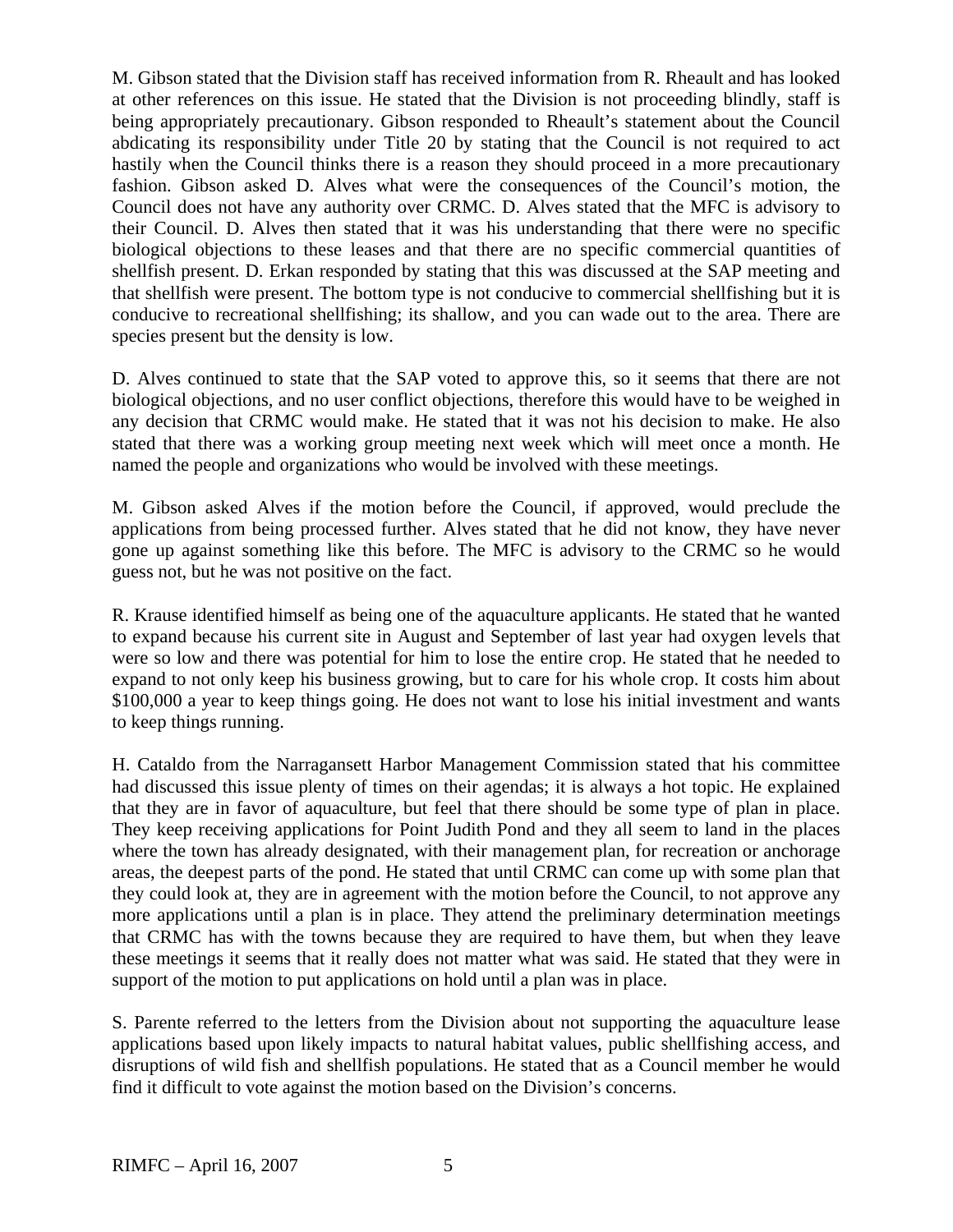G. Allen stated that having heard from the applicants about their aquaculture expansions, he thinks they need to listen to what the Division has to say and consider their letters, and they also heard from R. Rheault and others who have articulated that there is a need to look at the whole ecology of the ponds, the use of the ponds, recreational, commercial, etc. He agreed that there is a need for a plan. In the meantime, since these two applicants are before the Council, they should consider recommending both sites, which is contradictory to the motion, and then thereafter the advice from the Council should be as it stands, no further applications accepted until a master plan is developed. He stated that he believes this is heading to a point where it will become a gear conflict issue because it puts demands on limited resources.

C. Anderson had a clarification concern on the motion. He wanted to know if the meaning of the motion was that this Council recommend to CRMC that they delay approval of the applications or that this Council delay giving a response to CRMC. He stated that it seems the big problem is the concern of cumulative impact effects and that is what the master plan would help to address. Having a master plan is great but they take a long time to come up with. He suggested implementing a time line for the master plan. Also, if the master plan is implemented and we find that they have over shot the number of aquaculture sites, then what could be done is to not renew applications upon expiration. Therefore, there would be an opportunity to dial these operations back. This could be a reversible decision after a master plan in place.

D. Preble stated that he had no objection to G. Allen's approach. What is hard is trying to be fair to the people in front them that evening. At the same time, in fisheries work the Council works from management plans. He went on to explain there were plans for shellfish, and finfish but no plan for aquaculture and that makes him increasingly nervous. There needs to be some basis by which to judge these leases. He does not think they will be dialing anything back, aquaculture is a growing industry. He would like to get a grip on things before it gets to a point where it is out of control. He stated that in good faith he could not go any further without seeing some type of plan as the Council has with all of the other fisheries. The Council manages from plans. that is otherwise they would be stumbling around in the dark.

## **G. Allen made a motion to split the motion on the table in to two separate motions to be voted on separately. D. Preble seconded the motion.**

M. Gibson asked for a vote. **The motion to split the vote passed unanimously.** M. Gibson outlined the first part of the motion which is the specific leases; an application from J. Gardner with a SAP endorsement. **D. Preble made a motion to approve the Gardner lease expansion. G. Allen seconded the motion.** M. Gibson asked for discussion from the Council on the motion.

S. Macinko addressed other Council members by asking if this was going to be the grand draw the line in the sand and then no more after this until a comprehensive plan. He asked what happens if the same two individuals came back again next month to ask for more space.

N. Lazar addressed the questions by stating the there are three more aquaculture applications in house right now that are working their way through the system.

M. Gibson asked for comments from the audience. R. Rheault stated that the Division letters used very strong language, and he would like the opportunity to rebut any specific scientific evidence that would suggest that these leases are causing problems. He feels that this is pure speculation. He stated that there is no plan but that they do have a procedure which allows for public comment. M. Gibson asked Rheault to speak to the motion before the Council explaining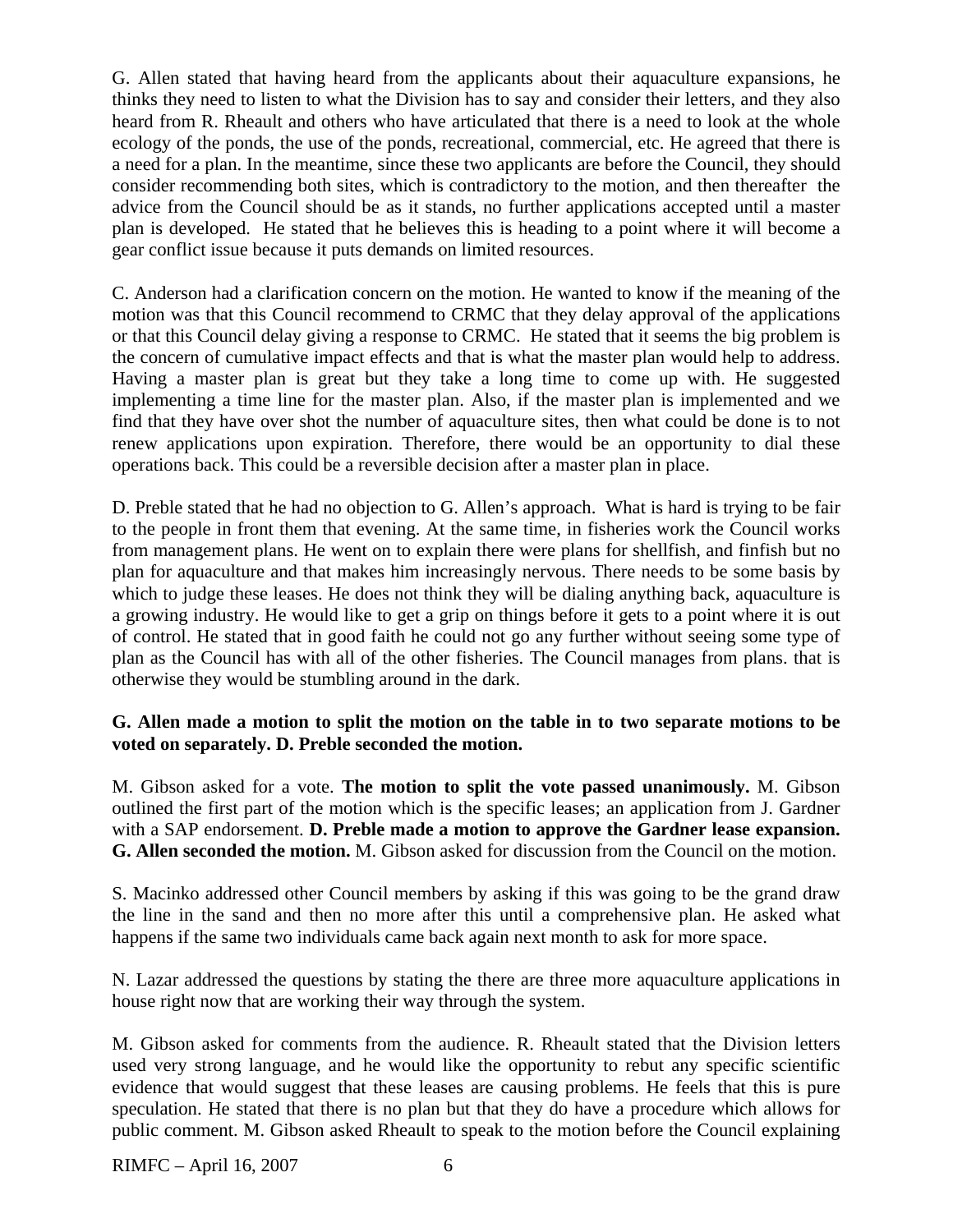that his comments would be more appropriate for the later motion that addressed the general concerns for an aquaculture plan. D. Alves asked if this vote was for Gardner only or for Gardner and Krause. M. Gibson responded that it was a vote on only the Gardner application.

K. Ketcham stated that he concurs with the Division's evaluation, that the salt ponds are a valuable nursery for finfish and shellfish and that he is opposed at this time to endorsing any new applications.

S. Medeiros stated that his association the RI Saltwater Anglers Association is on record as not endorsing any other aquaculture proposals until a plan is in place.

J. King stated that he was representing the Shellfish Association and he explained that M. McGiveney had recently put a letter together indicating that the association is opposing any further expansion or growth of aquaculture in the ponds until there is a plan for the state of RI. M. Gibson asked for a **vote on the motion to approve the Gardner aquaculture lease expansion application. A vote was taken and the motion failed.** 

### **D. Preble made a motion to withhold support for the Krause aquaculture lease expansion application. S. Medeiros seconded the motion.**

M. Gibson asked for Council discussion. S. Macinko asked for clarification on the wording of the motion. There was some discussion from Council members to clarify the intent of the motion, whether the intent was to deny the application. D. Preble explained that the MF Council is withholding support of these applications based upon the lack of a comprehensive aquaculture plan. J. King asked Preble if this was the Council drawing a line in the sand. Preble stated that this was exactly what they were doing. S. Medeiros stated he was responding based on the Divisions recommendations.

M. Gibson asked for audience comments. J. Gardner again stated that he requested data from DEM to support findings and he has not received it. Gibson explained that his question had already been addressed however, Gibson went on to explain that Division staff had drafted a response to questions asked by Gardner, and that Gibson had provided a final draft to the Director's office, for a response to Gardner. Gibson indicated that he would have to follow up with the Director's office to find out why Gardner did not have a response at this time. But the Division did its due diligence on that particular request because the Division was assigned that task by the Director's office.

F. Blount wanted to make a point of clarification for the applicants and members of the Council. He stated that by the Council not supporting these two applications they are not denying them either. The Council is stating they are not supporting them at this time. So when the applicants go before CRMC this Council is not saying they are against them, the MF Council is saying they are withholding their advice at this time. That is a very big difference when you go to CRMC.

J. Jarvis asked who has the final decision if these get approved or not. M. Gibson stated that CRMC has the statuary authority for aquaculture permitting.

M. Gibson asked Council members if there was any further discussion from the Council. D. Preble stated that it is not the intent of anyone on this Council to have a negative effect on any small business in this state. The only issue here is to make sure this is done in a manner that is consistent with the way we manage fisheries in RI. We manage fisheries from plans and at the

RIMFC – April 16, 2007 7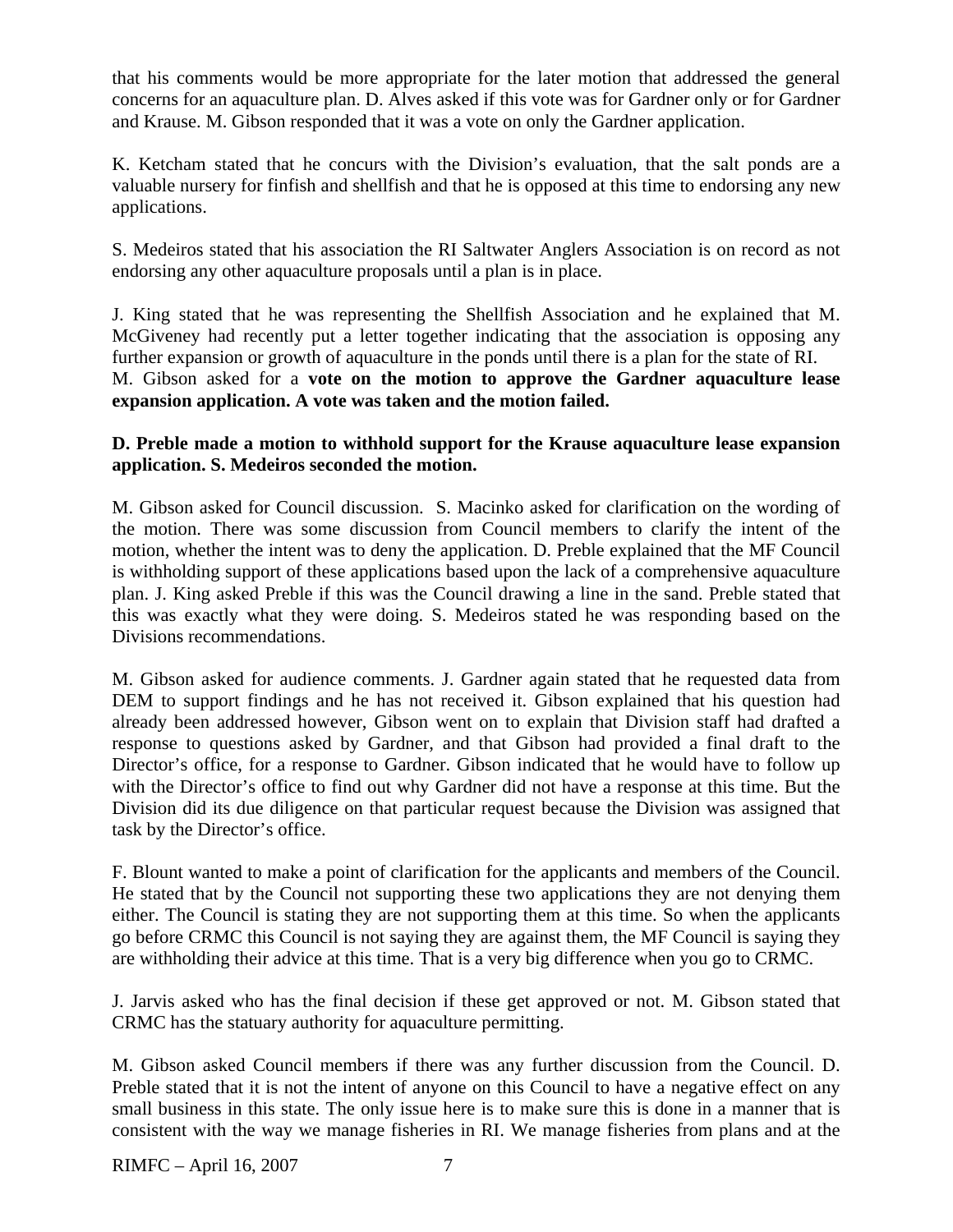present time we do not have an aquaculture plan. It is that simple. Preble stated he was in favor of aquaculture, but what he wanted is for the state to have a plan so we can tell if aquaculture has a positive or negative effect on fisheries. Up to this point, since he has been on this Council, this Council has approved every single plan, every single lease proposal, every single expansion that has come before this Council. He stated that he is starting to get a little nervous about the fact that we have these highly productive salt marshes and we do not have a plan with which to judge whether the fisheries will be positively or negatively impacted by this. That is the only intention here; it is not to put people out of business.

M. Gibson asked members of the Council to vote on the **motion which was to withhold Council support for the Krause aquaculture lease expansion proposal at this time. A vote was taken and the motion passed unanimously.**

M. Gibson asked the Council to address the third piece by asking the Council to make a motion to address the aquaculture lease applications that are in the pipeline and have not reached this Council yet, relative to a long-term plan being developed.

## **D. Preble made a motion to withhold support for any further aquaculture lease applications until CRMC has a workable plan for the development of aquaculture in the state of RI. J. King seconded the motion.**

M. Gibson asked for Council discussion. Seeing none, he opened discussion to the audience.

R. Rheault asked Council members to think about what they thought the plan should look like. He stated we went through this exercise 15 years ago and a lot of people spent a lot of time where 16 meeting were held over several months. He wanted to know what the Council would be willing to except.

A member from the audience stated that he had attended the SAP meeting and the general concern from people at that meeting seemed to be concerns for the salt ponds. He suggested that the plan should focus on the salt ponds.

G. Carvahlo stated that the language used by the Council was lack of support until a master plan comes. It was not opposition to any future proposals. One is very definitive the other is a continuance of tonight's discussion. It seems you could force the issue by having the Council oppose plans until a master plan is completed this would speed up the process and be more definitive in the Council actions.

D. Alves stated that the plan is to work on the salt ponds first, but then address a plan for all of RI.

P. Brodeur stated that the last time D. Alves came before the Council when he referred to coming up with a plan, he used wording that indicated that they had already identified people who were fishing, lobstering, dragging, shellfishing, etc. He stated that if a plan could come out of that to reflect that wording and work with people in these industries that could be the framework of the plan.

D. Alves addressed the comment by stating that he did not think they had every bit of bottom identified. They have worked with the bottom fishing industry, and recreational industry to try to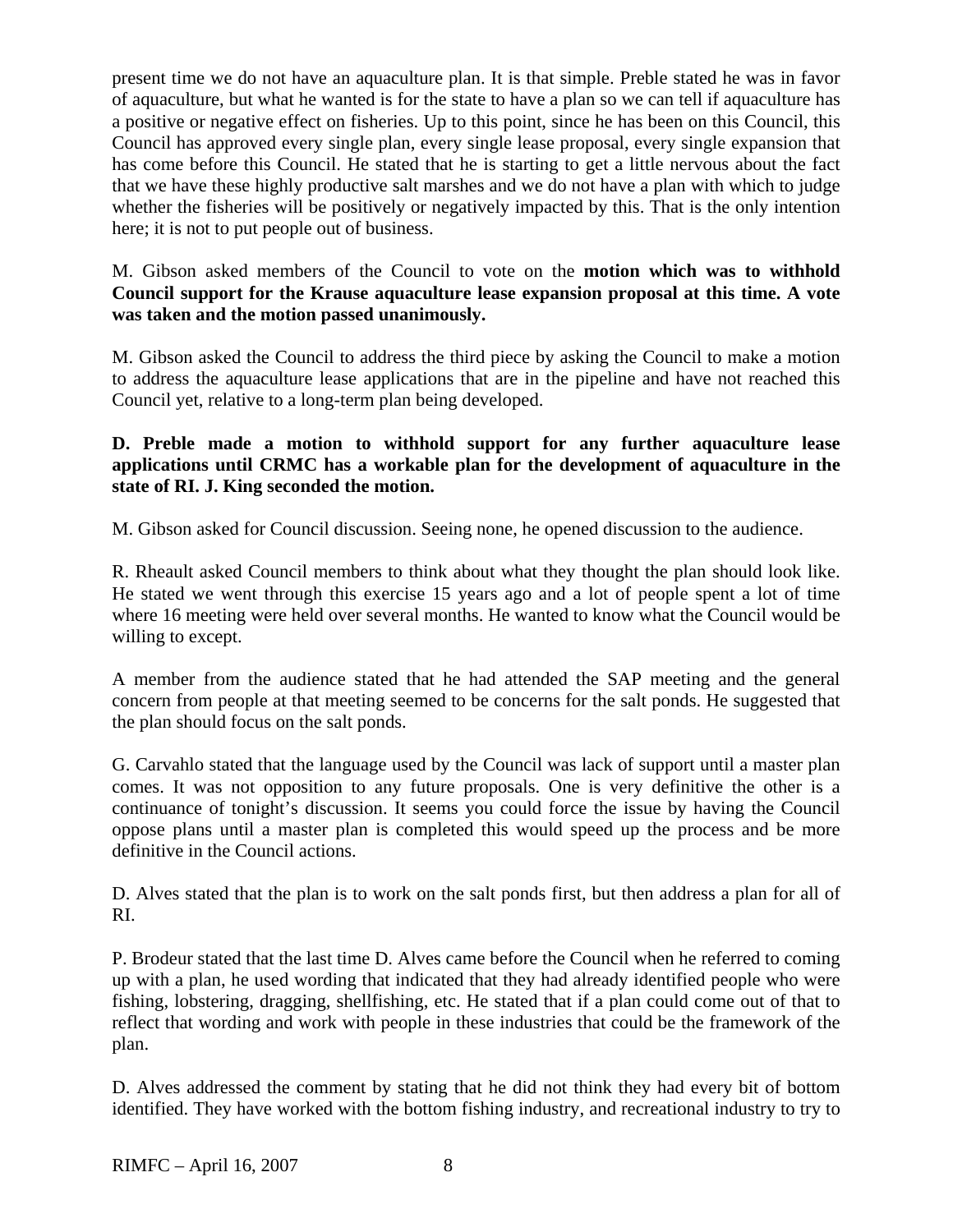identify all those issues. Alves stated that they have a process where they include various agencies and groups and they try to be inclusive, that has been their fallback for lack of a plan.

Alves stated that he understood the motion before the Council, but wanted clarification if he would still receive input from the SAP and the Division on new applications. M Gibson indicated that this motion only relates to the Council position. Gibson stated that that process continues.

M. Gibson asked the Council to vote on the motion. **The motion passed unanimously, to withhold support for any further aquaculture lease applications until CRMC has a workable plan for the development of aquaculture in the state of RI.**

### **Old Business:**

*Update on meetings regarding comprehensive aquaculture plan:* N. Lazar stated that the Division had been in touch with CRMC, and D. Alves had put together some suggested meeting dates that had been circulated. Four meeting dates have been identified. He indicated that the first meeting would take place on April 26, then on May 10, June 21, and July 12, 2007. This is a working group that will hash out ideas to put a comprehensive aquaculture plan together. M. Gibson stated that the Council will be represented by J. King, K. Ketcham, and S. Medeiros. D. Alves stated that he would like to get everyone's input, and come up with a plan, if we decide a plan is necessary. When this was done back in 1999 - 2001, the thoughts were that the process was sufficient, but that was several years ago. Alves stated there were 20-25 participants, ranging from fishermen, academics, and regulatory people. The plan is to first identify the issues and work on those. The first meeting will be the history of aquaculture in RI and will then move on to the present process, statutes, and permitting of aquaculture. J. King will give a presentation on the MFC position. Either N. Lazar or D. Erkan will speak about the DEM position. Then the aquaculture industry will give a presentation on their position. CRMC has planned to have these meetings once per month. He stated the last working group went on for 1 ½ to 2 years.

M. Gibson asked Alves if it would be all right if Gibson provided a continuing Council agenda item for updates on that process. M. Gibson also asked if there would be any proceedings from these meeting. Alves stated there would be no proceedings, when they ran the last workshop there were no minutes. M. Gibson stated that just as long as someone can update this Council.

M. Gibson asked Council members if they had any questions regarding this process. Members had no questions.

## **IAC Advisory Panel Report:**

*Industry Advisory Committee:* K Ketcham gave the report. He stated that the meeting was held on March 20, 2007 in Jamestown. There were (28) people present, (6) were members of the committee. They discussed and voted on recommendations for gillnet proposals. The RICRRA modified proposal for marking requirements was passed by members of the IAC which was; 3 inch letters, adding an extra buoy on the offshore end, bright orange 9 x 16 buoys with the letters GN (gillnet) marked on the buoy, RI license number, and last name of the owner. Ketcham stated that J. Sheely's proposal regarding qualifications for fluke was referred to the summer flounder advisory panel. K. Ketcham indicated that the way the IAC minutes were written does not correctly reflect what was voted for approval by the IAC members.

Ketcham stated the next item on the agenda was the discussion of the Sale of Business Regulations and License Requirements of Buyers. He stated that B. Ballou reviewed the current regulations. Ketcham indicated that there was discussion and the overall sentiment was that it did

RIMFC – April 16, 2007 9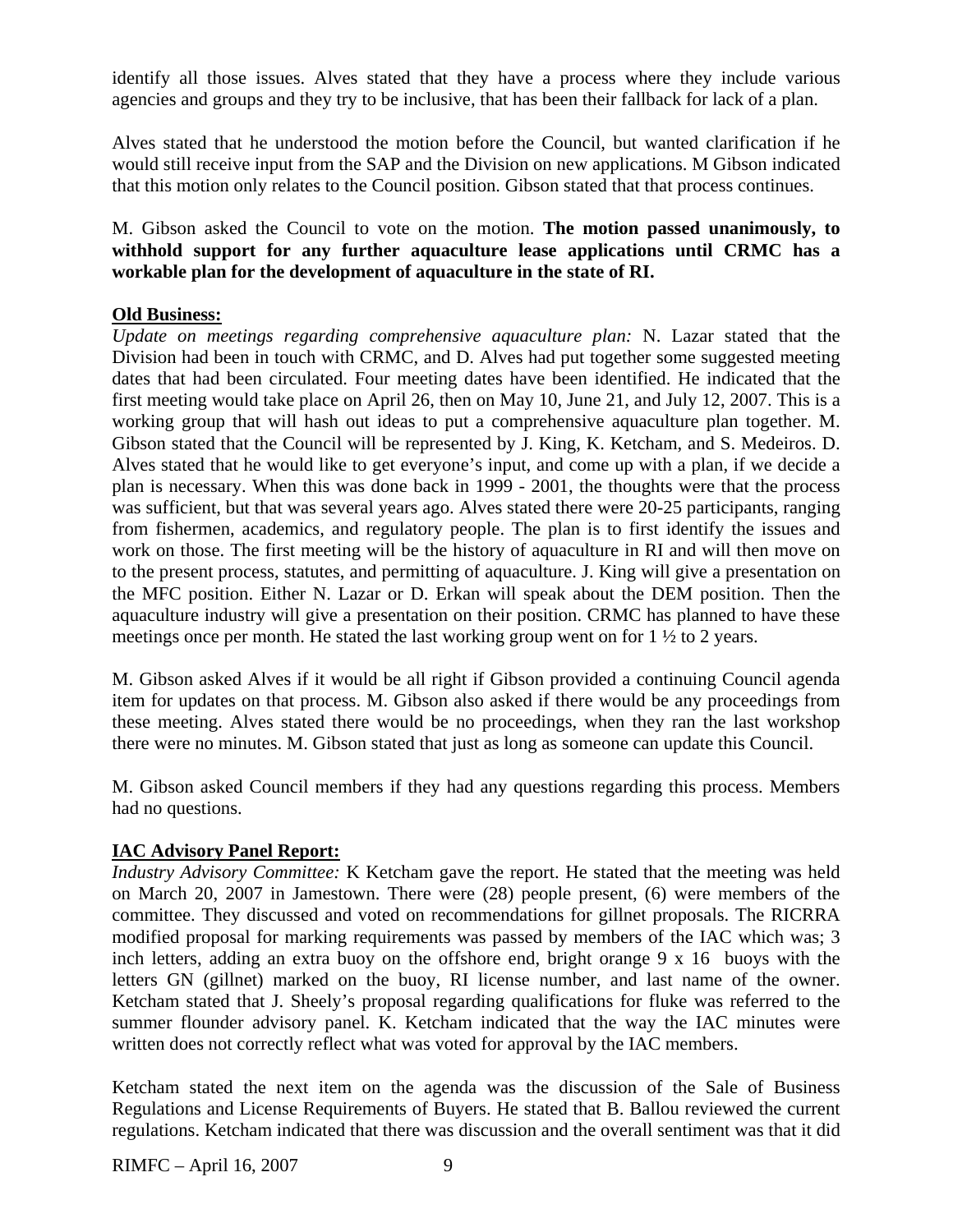not make sense to limit an individual's ability to sell their business and that the requirement should be eliminated. A motion was passed by IAC members to eliminate the eligibility requirements to receive a license that was surrendered to DEM upon sale of a business.

K. Ketcham stated the next item on the agenda was a discussion on requiring federally documented vessels to have a state registration. Ketcham stated that B. Ballou reviewed the law for the committee members indicating that any vessel in RI waters for more than 90 days must register with the State regardless of whether the vessel is registered with the Coast Guard. This was required in statute.

M. Gibson asked if Council members had any questions regarding the IAC report. S. Parente asked for clarification on what part of the sale of business proposal the committee wanted to eliminate. Gibson stated this would broaden the pool of potential buyers for a commercial business.

K. Ketcham stated the committee would like the Council to take action on the marking requirements for the gillnets; the 3 inch letters, two buoys on the offshore end, bright orange 9 x 16 buoys with the letters GN (for gillnet) marked on the buoy, RI license number, and last name of the owner.

M. Gibson asked for a motion from the Council to recommend to the Director that this element of the gillnet proposal be taken out to public hearing at the appropriate time.

G. Allen stated that the current regulations already require the 9 x 16 fluorescent mark with the letter GN on the buoy. Ketcham indicated that current regulations require one buoy this proposal would require two buoys. G. Allen clarified that the only thing going to public hearing would be the addition of another buoy, all the other requirements are all ready in current regulation.

### **K. Ketcham made a motion to recommend to the Director to take the following proposal to hearing; the 3 inch letters, two buoys on the offshore end, bright orange 9 x 16 buoys with the letters GN (for gillnet) marked on the buoy, RI license number, and last name of the owner. S. Medeiros seconded the motion.**

There was no further Council discussion. Gibson asked for comments from the audience. An audience member stated that he thought what had been decided at the IAC meeting was just the GN and the license number on the buoy, not the last name of the owner. Gibson stated he would have to check with B. Murphy to determine what had been included with that motion at the meeting.

Gibson suggested the motion before the Council be conditional on what was actually included in the motion made by the IAC. Gibson stated he would then get back to the Council. S. Medeiros stated it would be going to public hearing, so testimony could be taken at that time to change it. K. Ketcham asked an IAC member what they remembered, if the owner's last name was included or not. The individual stated he remembered the owner's last name being included in the approved motion. Ketcham agreed that was what he remembered and stated he would like to make the proposal to include the owner's last name.

B. Macintosh stated he though the requirements currently required the owner's last name.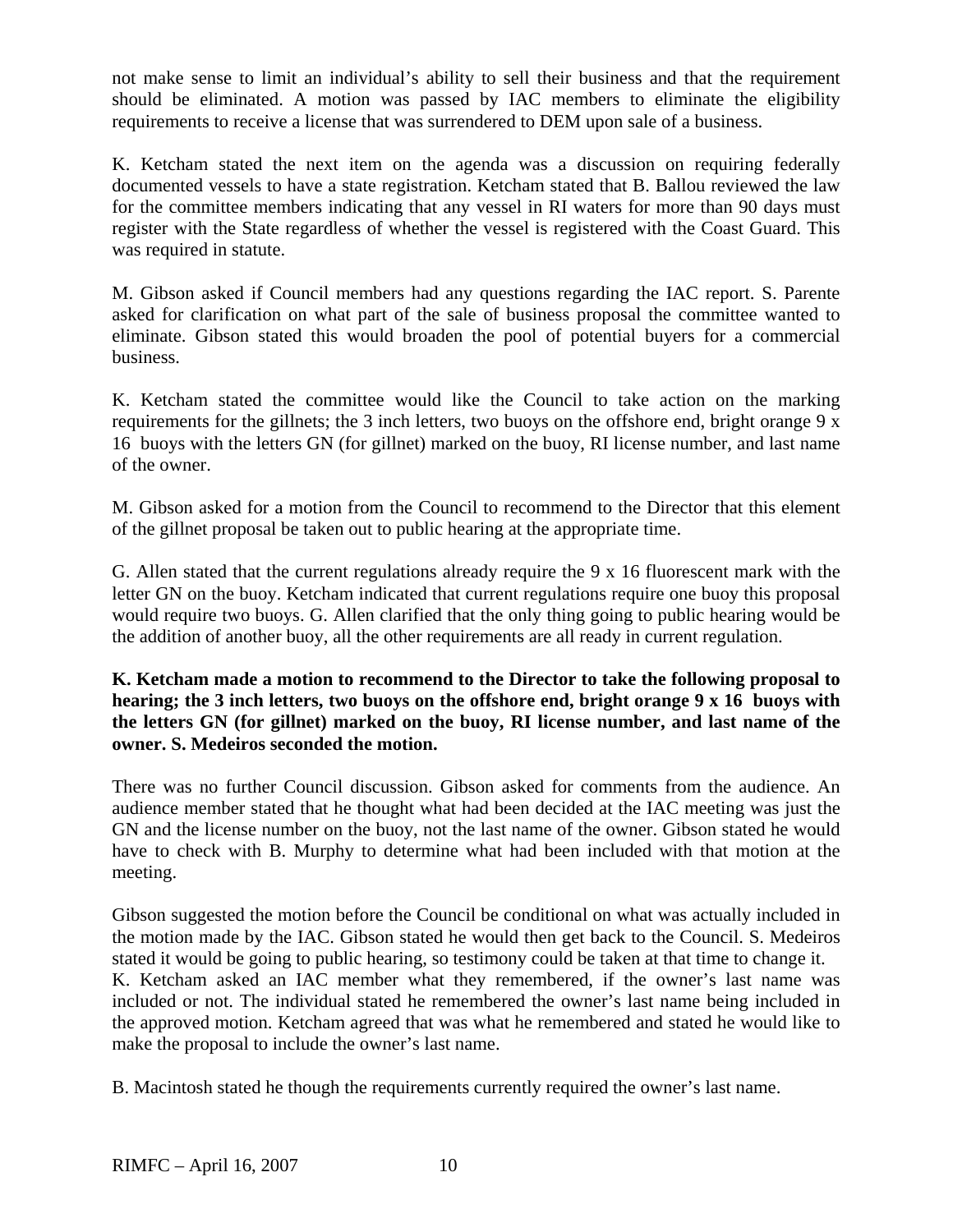**The motion passed unanimously, to recommend to the Director to take these the gillnet marking requirements to public hearing; the 3 inch letters, two buoys on the offshore end, bright orange 9 x 16 buoys with the letters GN (for gillnet) marked on the buoy, RI license number, and last name of the owner.**

M. Gibson addressed the next IAC recommendation to the Council, which was to eliminate the eligibility requirements to receive a license that was surrendered to DEM upon sale of a business. Gibson stated that based on advice from the Division to the Director, the Director wanted to make sure that the IAC had another opportunity to discuss this issue.

Council members did not make any recommendations or give advice to the Director on this issue at this time.

### **New Business:**

*Council recommendations on the April 9, 2007 public hearing items:*

*1) Proposal for a lobster trap transferability plan* - J. McNamee stated that the first item to be discussed was the proposal for a Lobster trap transferability plan. He pointed out that in the summary document there was a body of proposed regulations as well as Massachusetts's regulations, which were currently in place in Massachusetts, for reference. He stated that there were several public comments on this proposal and that he had handed out a summary of all public comments to each Council member. McNamee stated that there were comments about the trap transfer units, all were opposed to the 50 pot transfer unit, also comments about not being allowed to end up with less than 50 pots. There were a couple of other comments about the transfer period of time with some opposition to the period of time being spelled out in the regulation. There was one comment completely opposed to the trap transferability plan.

M. Gibson asked the Council for their comments; he explained that this plan is a companion to the effort control plan, which we are in the process of implementing. He added that this would allow some flexibility to industry, this would allow them to downsize their operations or increase their operations.

C. Anderson stated that after listening to public hearing comments that he thought it would be a good idea to consider reducing the pot units that are required. He suggested a couple of ways to accomplish this. He proposed a uniform minimum amount, then allow increments of whole number of traps beyond that.

M Gibson was in agreement, that there did not seem to be a need to restrict perspective transfers and that suggestion was well taken. The 10% conservation tax is an element of the Commission plan and the Council can not deviate from that.

S. Parente wanted to state that he is opposed to any proposal that deals with the privatization of any fishery and this proposal is tantamount to individual transferable quota. However, being realistic, the only redeeming value that came out of the public hearing on this issue was the proposal to lower the minimum allowable traps from 50 to 10. He believes in the short term this may offer some relief to the small in-shore fisher.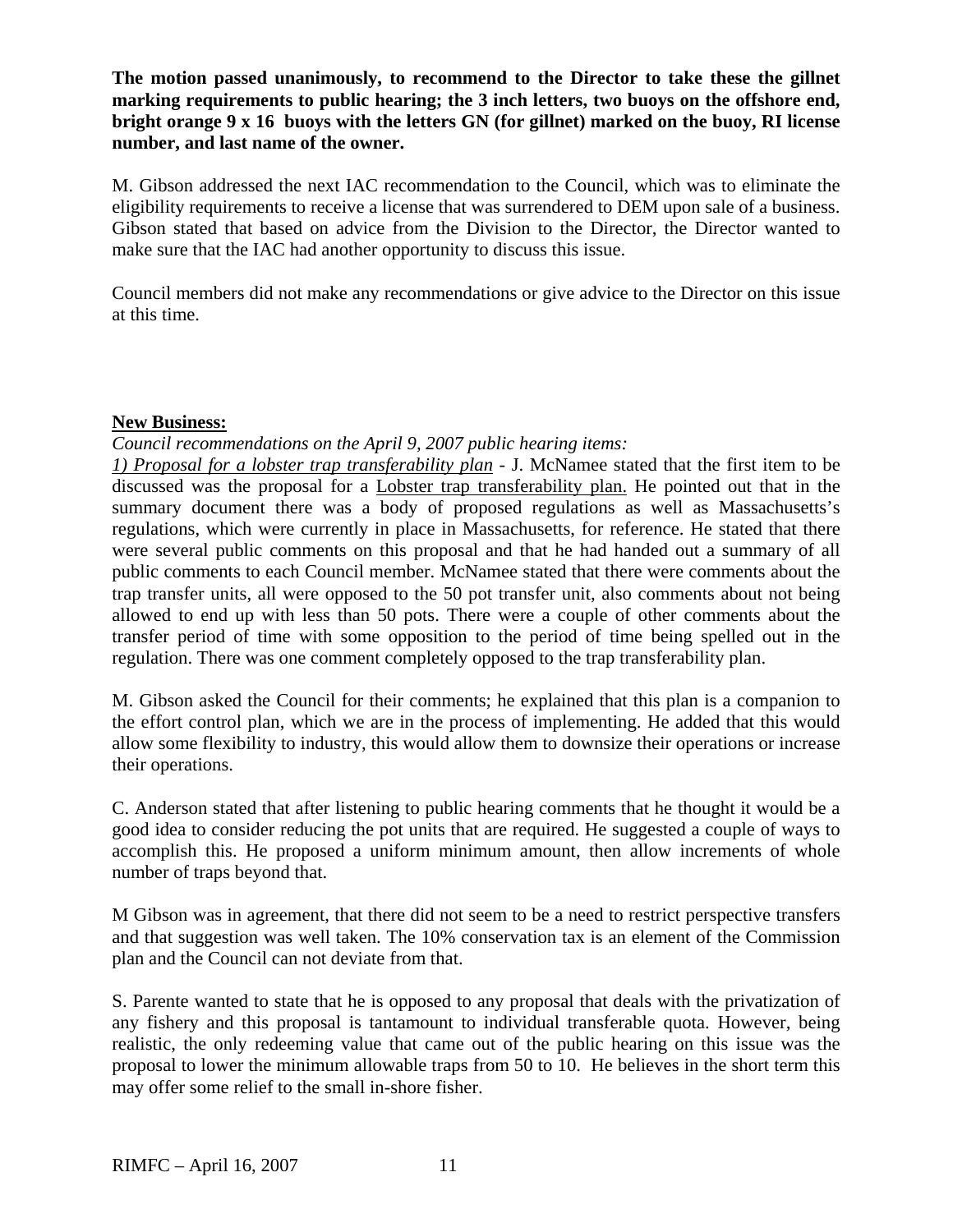S. Macinko asked if these transfer provisions were only between existing lobsterman under ASMFC rules. M. Gibson responded by stating that the Commission has not spelled out a transferability program at this time. The plan currently states no new entrants.

S. Macinko suggested a discussion about maintaining that clause. The Council has gone toward this individual trap program, developing transferability, why would we want to restrict purchases to only people that are already in the program given the concern for small boat fishers, and new entrants, it is the same discussion that took place at the IAC meeting. It seems counter productive to the whole philosophy of going towards a transferable program in the first place. To then lock it up among existing participants.

M Gibson stated that it was a point well taken. He also stated that it is well with in the Council's authority to recommend to the Director a variant of the transferability plan that eliminates the new permit prohibition recognizing that the overall effort control measures are now the number of pots, not the number of people that are deploying those pots.

K. Ketcham wanted to concur with what S. Macinko had stated, and added that the Lobstermen's Association had also discussed that issue. They felt that once the transferability plan is up and running they would like to see this issue discussed by the Council in the fall when licensing is discussed and possibly reopen lobster licenses. He stated that we have already set the limit of pots therefore, we should not restrict who should be able to buy them if they are willing to pay the price. The second comment Ketcham had was for M. Gibson and the Division. The one difference he noticed between the RI plan and Massachusetts's plan was that RI was going to limit when they can apply for transferability (January 1 to September 30) where Massachusetts runs it through the end of November (November 30). He wanted to know what was the reasoning for the difference.

M. Gibson responded that initially it was to provide the Division with a window of time to reconcile all of the transfers that had taken place for purposes of documenting to the tag producing company what we were doing for the upcoming fishing year. He stated that he was not as concerned about that now because we have other actions that are putting us well beyond that window in terms of being able to identify to Stoffel tags and the appropriate number of tags for an individual. He stated he would be more flexible to a longer window of time that the transfers could take place and be registered and certified with the Department. The company is doing a better job of distributing tags to fishermen.

K. Ketcham made a recommendation to extend the transfer application period from September 30th to November  $30<sup>th</sup>$  which would put RI with the same dates as Massachusetts.

**C. Anderson made a motion to amend section (d), page 2, of the Public Hearing Summary Document to read as follows: For transfer of lobster trap allocation by Area 2 trap allocation holders trap allocation transfers shall me made at a minimum of 10 traps in whole trap units. Fractional trap allocations generated by application of a conservation tax shall be rounded in the standard way based on a per transfer bases.** 

G. Allen also stated that he noted that there were about two people that spoke at the public hearing that stated they did not like the Jan. 1- Sept. 30 registration period. He was in agreement with K. Ketcham's recommendation to change the date to Nov. 30, to be consistent with Massachusetts.

RIMFC – April 16, 2007 12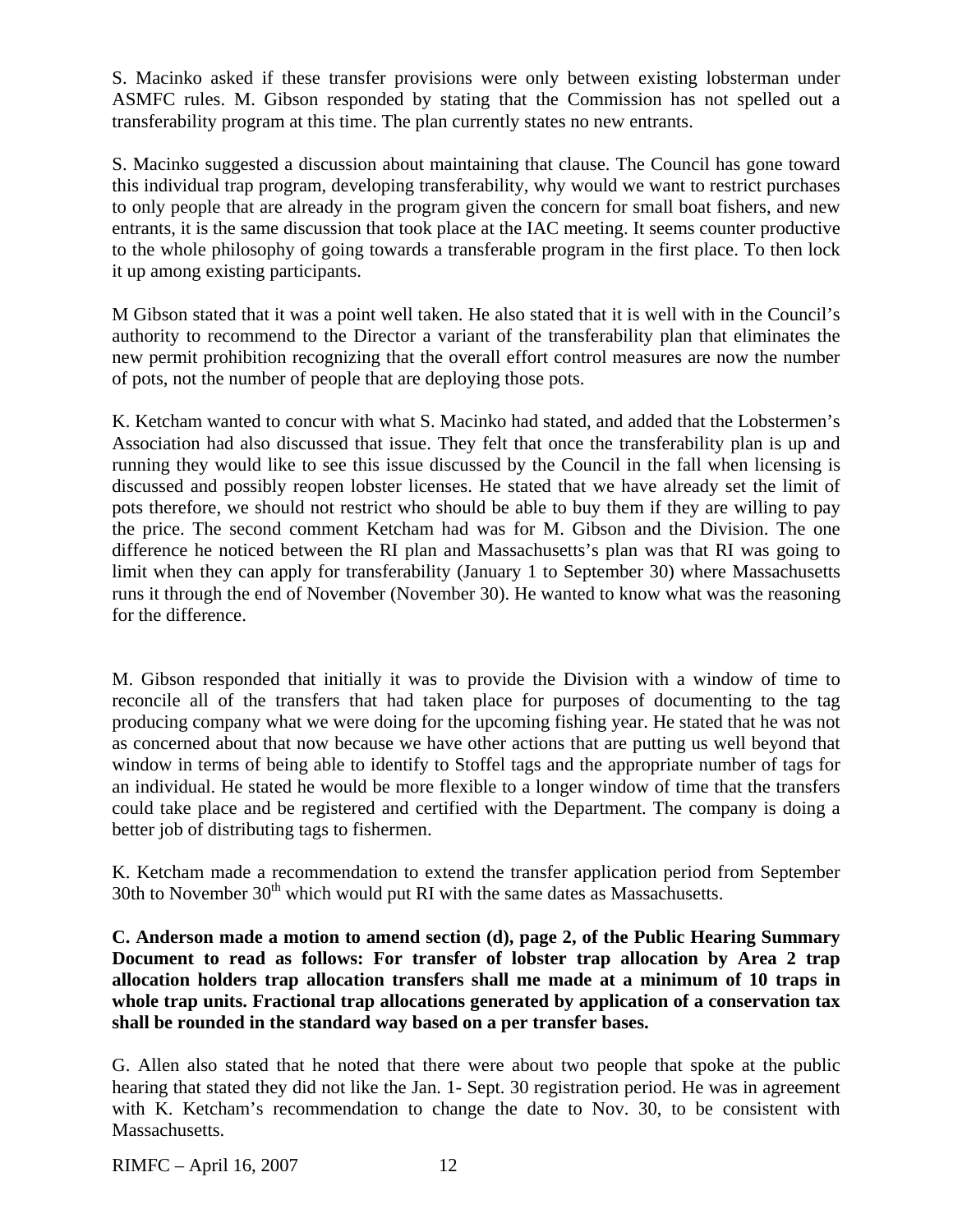M. Gibson requested a motion from a Council member to either summarize the suggested changes made by Council members or act on them individually. He summarized the suggested changes discussed by members: C. Anderson's recommendation for currency of trap transfers, S. Macinko's observation that there need not be a ban on permits anymore since we are dealing with pot currency, and K. Ketcham's concern about the extension of the registration period.

## **G. Allen seconded the motion made by C. Anderson.**

**K. Kethcham asked to make a friendly amendment to Anderson's motion, a motion to include changing the time frame under section (c), page 2 of the Public Hearing Summary Document from January 1 – September 30 annually, to January 1 – November 30 annually. Also, in part (k) Prohibitions, page 3, of the Public Hearing Summary Document; in (k)(1)strike the wording which states "a trap allocation less than 50 traps after they have transferred part of their allocation to another license/permit holder".** 

M. Gibson explained to Council members that there is no language in this document that pertains to S. Macinko's concern about the prohibition on Area 2 permits and this can be taken up separately. He then asked for public comments.

I. Parente stated that the Council has proposed to reduced the number of traps transferred by blocks of 10, and also stated they wanted to open up the number of licenses to anyone who doesn't have one. This would drastically increasing effort by doing these two things. He stated he was for the smaller increments of 10, but not in favor of opening up licenses to anyone who wants one.

T. Sutton commented on S. Macinko's suggestion to open up licenses, stating this was put in so that the other lobstermen who got shut out would not have to compete with other guys. That is why it was put in and has been there through the whole process. It was to benefit the fishermen that were in the fishery and to get them back to whole so they were not competing with someone who was just buying a smaller amount of traps.

G. Duckworth asked what the conservation tax was and how it would work. M. Gibson explained the conservation tax.

P. Brodeur asked if this new proposal would be in conflict with regulations already on the books, and asked that it be checked to make sure there were no conflicts. He also asked for clarification about the IAC meeting recommendation where an individual buying the business would have to prove they have made at least 75 transactions during the previous two years. He wanted to know if this would be in conflict with existing regulation. M. Gibson explained that the IAC took a position on that, however the Council has declined to generate advice to the Director on that issue. If the Council gives a recommendation to the Director it is the Department's obligation to reconcile all regulations relative to business sales and relative to license eligibility requirements.

## **M. Gibson asked Council members for a vote on the motion, (7) in favor - (G. Allen, K. Ketcham, J. King, D. Preble, S. Macinko, S. Medeiros, C. Anderson, (1) abstained - (S. Parente), the motion passed.**

S. Macinko asked for discussion on when trap transfers will go in to effect and why would it not be able to go in to effort for the 2007 year. M. Gibson explained that this proposal locks them in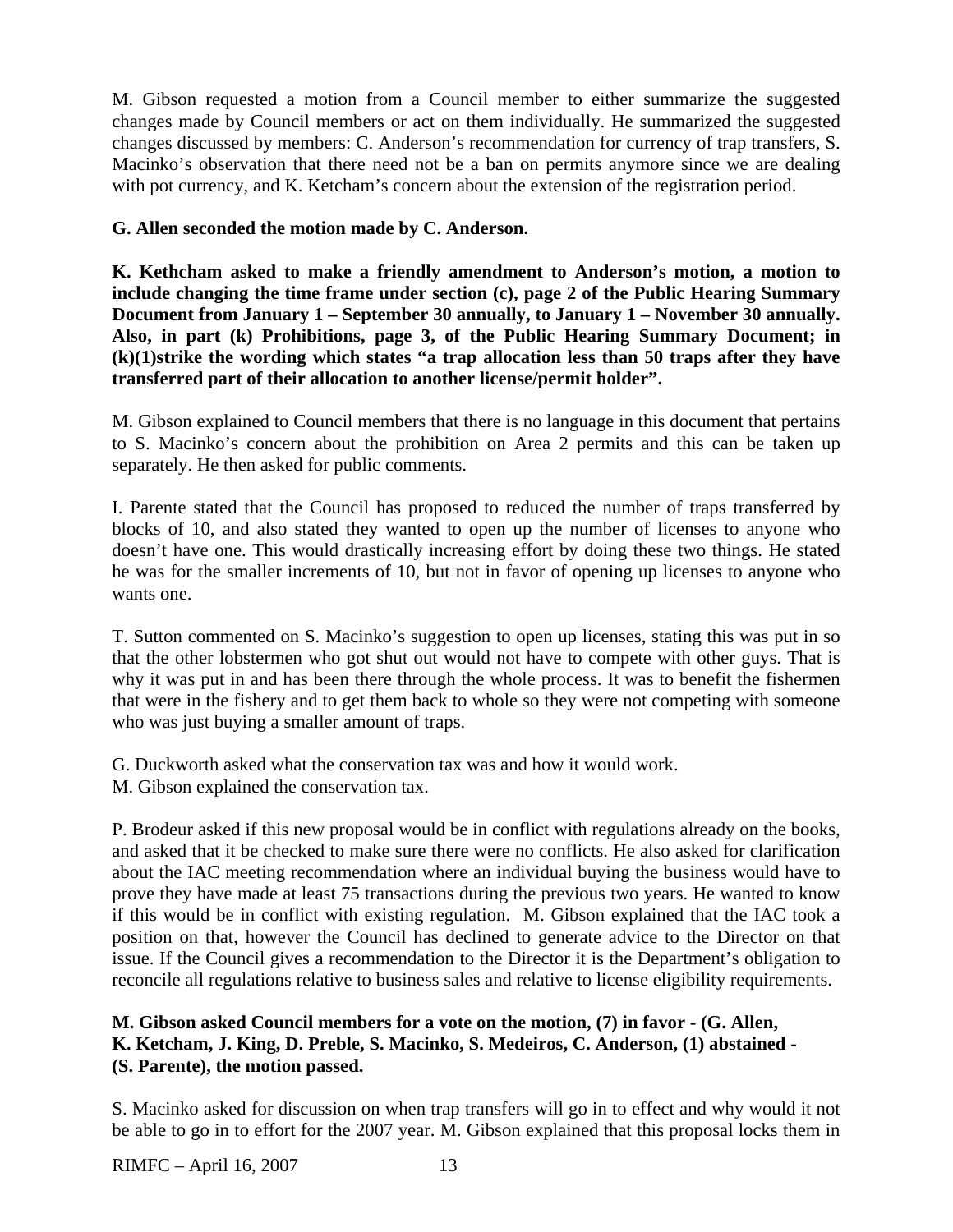to trap transfers that would not be effective until May 2008. If the Council wishes to accommodate the businesses that are caught in transition, then the Council should state that for the record.

**C. Anderson made a motion that the Division recognize trap transfers for 2007 that are applied for with in 30 days of publication of the regulation. S. Macinko seconded the motion.** 

**M. Gibson asked for a vote on the motion, the motion passed unanimously.** 

**S. Macinko made a motion that the Council recommend to the Director that he advocate for removal of the no new entry restriction currently in the ASMFC plan.** 

**M. Gibson ruled the motion out of order since the item did not appear in the transferability plan before them and was part of the effort control plan. He recognized this as being an important point, but it was not on the agenda for Council action for tonight so he needed to rule the motion as being out of order because it is inconsistent with the agenda and the open meetings rules, in that Council action on an item that was not taken up at public hearing. He suggested putting the item on a future agenda.** 

G. Allen stated that the Council should defer any more discussion on the issue and put it on an agenda for the May Council meeting. The issue is outside of this meeting tonight.

M. Gibson asked if Council members would like to see this item on a future agenda. **The Council had no objections to this item being placed on a future agenda.** 

*2) Proposed changes to the summer flounder recreational management plan* – J. McNamee stated that there were five proposals put forward, two were from the advisory panel. The first option was for a split mode and the second option was a single recreational season. The three alternate options were put forward to give the public and the Council to have a range of options that they could look at with various bag limits and seasons.

# **D. Preble made a motion to adopt the advisory panel approved option (1). S. Medeiros seconded the motion.**

M. Gibson opened the floor for Council discussion and asked N. Lazar to comment on the approvability of ASMFC on this option. N. Lazar stated that in the past the Commission has approved this for black sea bass and scup, but not for summer flounder. It requires a precision of less than 20% for a mode split. In the case of summer flounder the option of a mode split has not been approved or voted on by the Commission. If Option 1 is adopted it will have to be run through the Commission and have the Technical Committee and the Summer Flounder Board approve it. M. Gibson stated that since the first season opens on May 18, he would have to go to work immediately to try to get the Commission to convene a conference call with the Technical Committee and he would have to request it to be on the agenda for the Summer Flounder Board at the spring meeting week. There is some legwork that the Division would have to do to get the Commission to sign off. J. McNamee stated that if they had to delay until the spring meeting of the ASMFC, then they would not make the May 18 date. M. Gibson suggested that the Council may want to think about having an alterative option that has already been endorsed by the Council and already approved by the Commission so we have a fall back.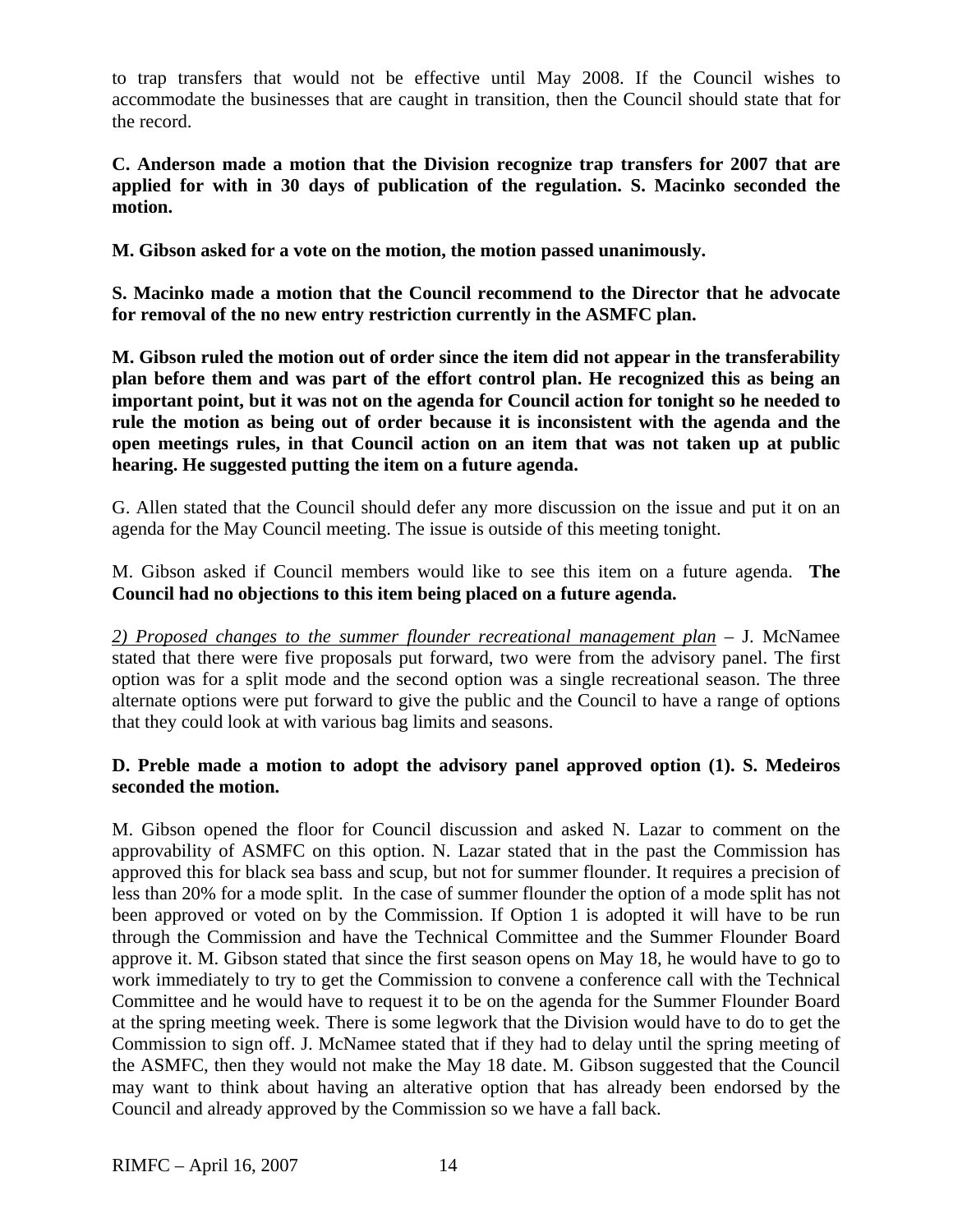D. Preble would rather not have a fall back option. K. Ketcham wanted to know if this were delayed a week or two would the proponents of the option still want to go forward with this Option (1).

## **S. Medeiros stated that he would like to withdraw his second to the motion.**

G. Allen stated that the people that commented during the public hearing were in favor of Option 1 or Option 2, it did not matter. They seem to be fine with one or the other. He would like to go with Option 2 because it has an earlier start date. **G. Allen made a motion that the Council recommend to the Director Option 2 which has a single season for all user groups and starts May 18 and ends Sept.16 with (7) fish at 19 inches. S. Medeiros seconded the motion.**

M. Gibson asked for Council discussion. Seeing none, he opened it up for public comment on the Council's current motion for Option 2.

G. Carvahlo made a general comment that the larger the fish possession limit then you begin to favor those fortunate enough to have a vessel, and the Council in its' deliberations should always keep that under consideration. The people that have the least fish from the shore and they get the least as we go up in size. M. Bucko stated that the tackle shops would like the longer season so Option 2 would be better for the tackle shops. He recommended Option 2, but encourages the Council to explore the split mode possibility for next year. F. Blount stated he supported the split mode but it was too late in the season for Option 1. We only have the one option currently.

M. Gibson asked the Council to vote on the motion before them. **The motion passed unanimously in favor of recommending Option 2 for the summer flounder recreational management plan.**

*3) Proposed changes to the tautog recreational management plan* – J. McNamee stated that there were two proposals brought forward to the public hearing. The first was a proposal that come out of the advisory panel, which encompasses a split mode that has an earlier start date for the spring fishery for the general category, and has a lower bag limit for the fall fishery for the general category. Party/Charter mode split would be the status quo season and bag limit. The second option was status quo.

G. Allen stated that the Tautog AP did not have the wave 5 and 6 data early enough for this year so they could not go forward with the April 14 start date for the recreational as contrast to Party/Charter. The AP wanted to go forward with it for next year because they do not expect to have the wave 5 and 6 data any sooner next year. He went on to explain the rational behind the proposal. **G. Allen made a motion that the Council go forward with this proposal, Option (1). K. Ketcham seconded the motion.** 

J. McNamee stated that there was time to run this option through the ASMFC to get approval and implement, because he would have the opportunity on April 24 to bring this mode split to the Technical Committee which will then be presented during the May meetings. The actual change will not take place later in the year if you decide to go with the AP option.

S. Medeiros asked if they could change the Dec. 16 date to extend it to December 30 date, as brought up in the public hearing. **G. Allen agreed with the suggestion and modified his motion to say the season would end December 30.**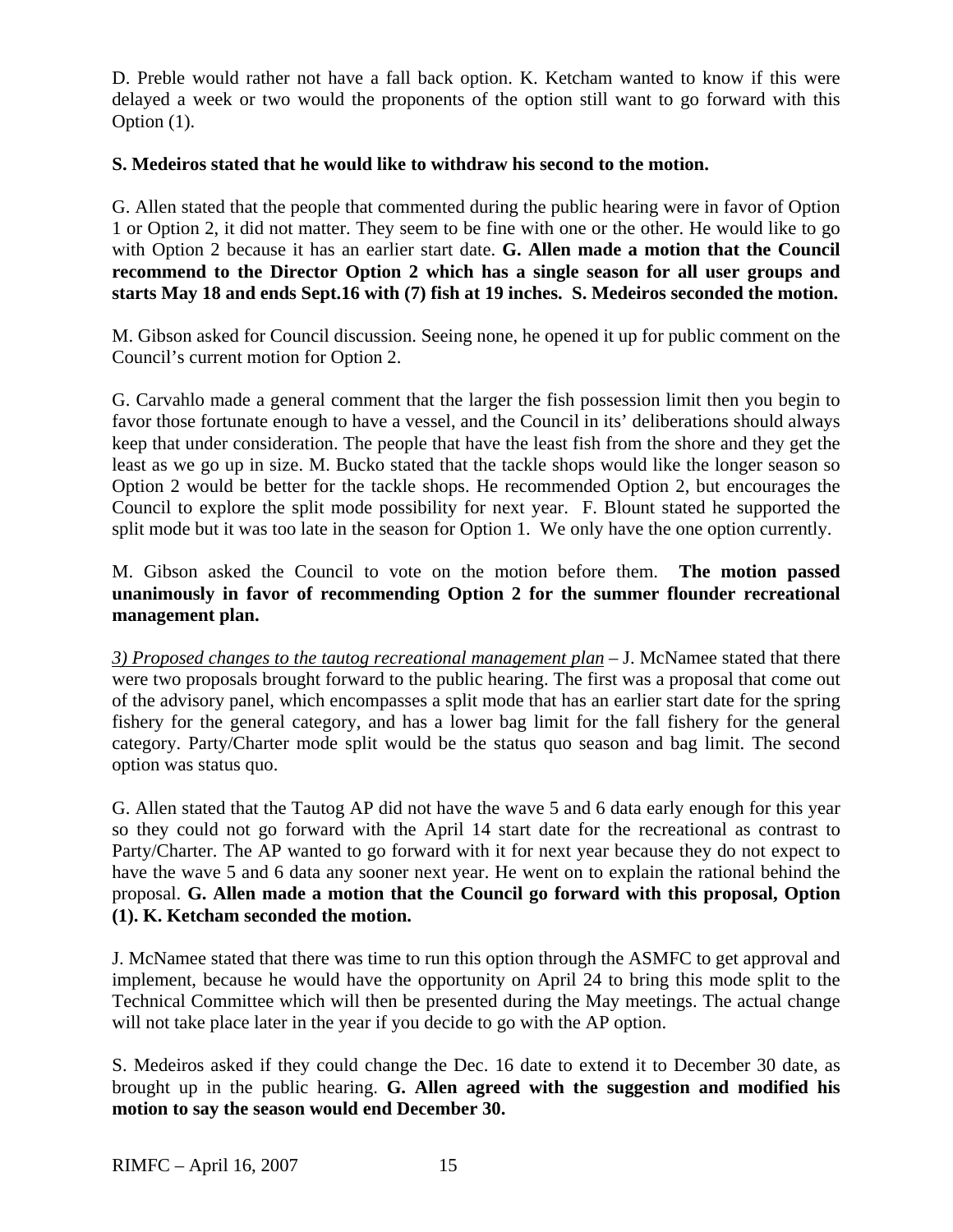N. Lazar wanted to remind the Council that the ASMFC did not ask for RI to do any of this for tautog, so we are not under ASMFC obligation to do the December 16 or December 30. M. Gibson stated that we do have an obligation to either conform with the coast wide plan for 2008 or provide our own demonstration of stock status which we are attempting to do which we are hoping will narrow the amount of reduction that we have to make.

M. Gibson asked for public comments on the Council motion.

C. Brown wanted to know if the State knew how many fish were being caught in the fall period by out-of-state recreational fishermen. N. Lazar stated that he thought it was about 60% that was out-of–state effort in that period, but we cannot partition out between tautog and striped bass. C. Brown stated that when you extend the fall period you then invite out-of-state participants. As a state resident, he felt that they do not have that much access to the resource, and our views should be considered more heavily against the needs of Massachusetts and Connecticut.

M. Gibson asked for a vote on the motion. **The motion passed unanimously in favor of recommending Option 1 for the tautog recreational management plan, with the modification of extending the season from December 16 to December 30.**

*4) Proposed changes to the tautog commercial management plan* – J. McNamee stated that they brought the status quo management plan to public hearing and that no other alternate proposals were received.

M. Gibson stated that the status quo is what is in place for this year lacking any Council advice or Director action. J. King stated that there was one person from the public hearing that had asked to extend beyond the December 15 date to December 30 or until the quota is caught.

# **G. Allen made a motion to modify the status quo management plan to include extending the third period to December 31 or until the quota is caught. J. King seconded the motion.**

M. Gibson asked for Council discussion and then public comments. No comments were made. M. Gibson asked the council to vote on the motion. **The motion passed unanimously in favor of recommending the status quo management plan for the tautog commercial fishery with the modification of extending the season from December 15 to December 31 or until the quota is caught.**

*5) Proposed changes to the striped bass commercial management plan* – J. McNamee stated that there were two proposals; status quo, and a proposal from the advisory panel with two elements. There was a floating fish trap (FFT) change, which drops the minimum size down to 26 inches which creates a small lost of quota for them that is added to the general category and an alteration to the roll over date to make the FFT quota available to the general category fishery. Then the elements of the general category option.

## **D. Preble made a motion that the Council accepted the advisory panel approved option. G. Allen seconded the motion.**

**K. Ketcham asked to make a friendly amendment to the motion, to keep the rollover date of October 1/October 15, he would like to keep the rollover dates as they are, (status quo).**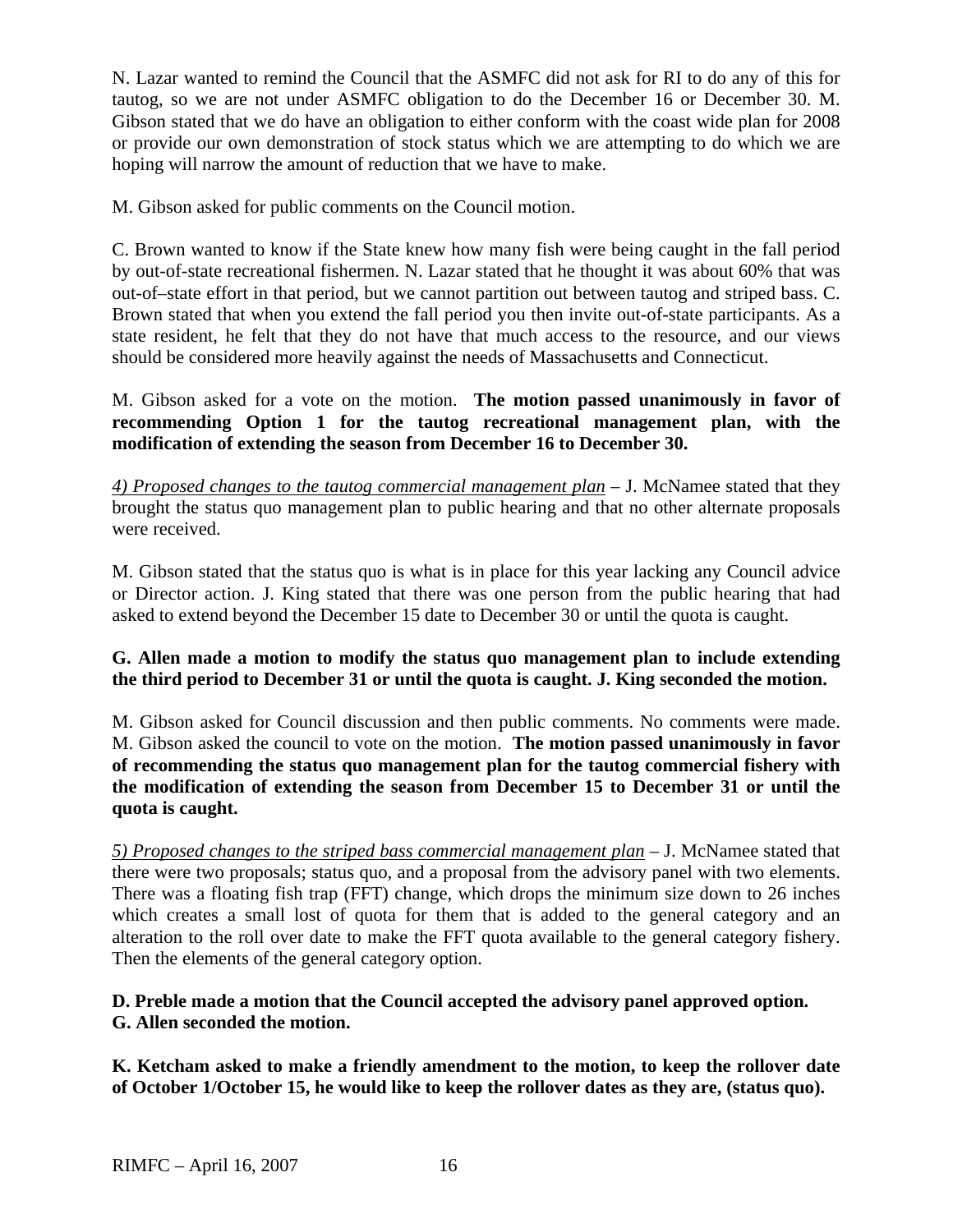D. Preble is not willing to accept the friendly amendment indicating that there were a lot of people who helped craft the proposal and a lot of thought went into selecting the dates.

G. Allen stated that he seconded the motion but that he has a problem with five (5) fish per vessel. There are only so many bass and if you raise the amount from 4 to 5 there is less fish for others. **Therefore, he was opposed to the five (5) fish and would like to make a friendly amendment to the motion that instead of 5 fish it would be 4 fish per vessel.** 

D. Preble responded by explaining what the reasoning was behind raising the limit from 4 fish to 5 fish. Also that five fish for (5) days is 25 fish and four fish for (7) days is 28 fish, they thought this was a reasonable trade. Preble stated he would not feel comfortable making that kind of change without going back to the AP who worked very hard to craft this proposal. **Preble does not accept the friendly amendment to the motion.** G. Allen stated that we should not be negotiating to get a regulation that states one license per vessel because every other fishery has one license per vessel except for striped bass. **He did not feel that should be a negotiating factor. Having stated that, G. Allen withdrew his second to the motion.** 

M. Gibson asked if there was a second to D. Preble's motion. Having none, we do not have a motion unless someone else wants to seconds it.

**K. Ketcham made a new motion to go with the AP approved option, but with the 4 fish per vessel and the October 1, date for the set aside (status quo on the general category rollover date). G. Allen seconded the motion.** 

**S. Parents made a motion to amendment the motion to make an increase from (4) fish to (5) fish per vessel. D. Preble seconded the motion.**

M. Gibson asked if there was any further Council discussion on the motion amendment. **Gibson asked to vote on the amended motion to increase from (4) fish to (5) fish per vessel and retain the October 1, date for the set aside. The vote on the motion to amend the motion passed with (5) in favor and (3) opposed.** Gibson stated that this now becomes the motion and the Council needs to vote on the motion. Gibson asked for comments from the public on the motion before the Council.

L. Dellinger stated, with reference to the general category, that because of the low limit of fish and the low price, it is not economical for anyone who wants to make a few bucks to be able to. J. Martini had a comment for G. Allen where he explained the reasoning why the AP selected the 5 fish per vessel. An audience member also stated that the AP put this option together so that they could extend the season.

M. Gibson asked the Council to vote on the motion. **The motion passed, (7) in favor (1) opposed to recommend the AP approved option for the commercial striped bass management plan with the (5) fish per vessel, and the October 1, date for the set aside.**

*6) Proposed changes to the weakfish management plan* – J. McNamee stated that this is an ASMFC compliance issue, it drops the 300 pond by-catch limit to 150 ponds, and then decreases the recreational bag limit from 10 fish to 6 fish.

M. Gibson asked for Council discussion. D. Preble asked about the language in section 7.18.1-2, the last sentence did not make sense to him. M. Gibson stated that this is ASMFC by-catch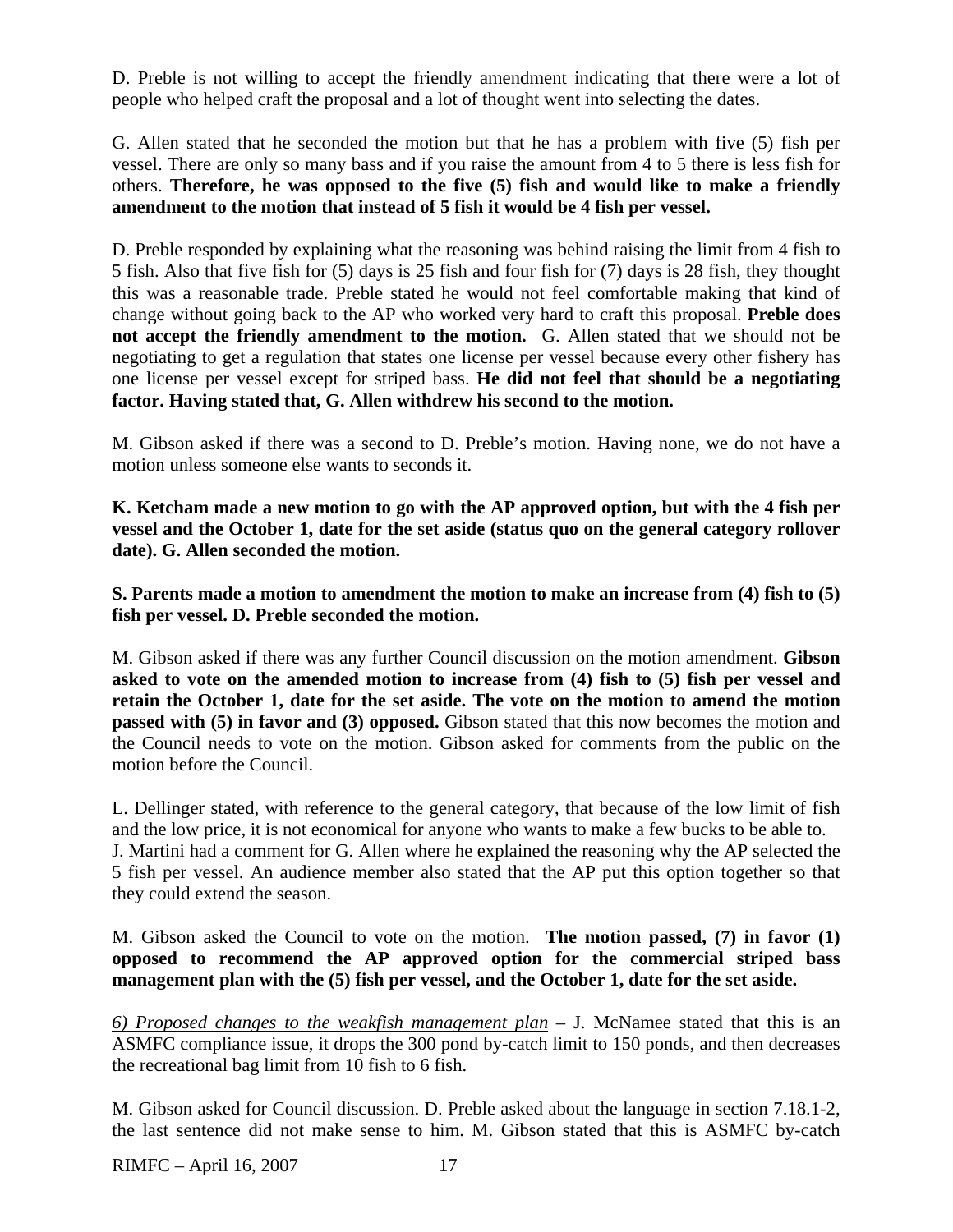language and it was his understanding the wording could not be changed. This was a requirement.

### **K. Ketcham made a motion to accept the (150) pound commercial possession limit and season, and the (6) fish recreational possession limit and season. S. Parente seconded the motion.**

There was no Council discussion on the motion. M. Gibson asked for public comments. There was a comment about the reduction in the possession limit and asked if the limit would be adjusted upward if things changed, because it is hard to predict from one year to the next what the fishery will be like.

J. Kourtesis asked for clarification on the wording in the proposal about the season and possession limits.

M. Gibson asked the Council to vote on the motion. **The motion passed unanimously in favor of recommending the proposed changes to the weakfish management plan.**

*Council approval of shellfish AP agenda:* M. Gibson reviewed the listed items on the agenda and asked J. King if he had any additional items to add to the agenda. J. King requested that the item of splitting High Banks into two management areas be added to the agenda. **There were no objections from Council members to adding this item to the agenda and approving the agenda as modified.** 

### **Old Business:**

*Council review of updated advisory panel membership lists:* J. McNamee stated that he had updated each advisory panel membership list and provided the lists to Council members in their packets. McNamee needed the Council to approve all the lists as updated.

### **D. Preble made a motion to accept the updated advisory panel membership lists. J. King seconded the motion. There were no objections from Council members to approve these lists.**

#### **Other Busniess:**

*Council reconsideration of monkfish and codfish advice made to the Director at the 10/18/2006 monthly meeting:* M. Gibson reminded Council members that this was a request from R. Fuka of the Commercial Fishermens Alliance. They requested that the Council have additional discussion on this topic and the Council agreed at their last meeting to put the item on the agenda for this meeting. The Council already heard from R. Fuka last month, and the Council received some supplemental information that was passed out by G. Duckworth, which included vessel trip reports and observer information. Additionally, information was also provided by T. Platz. Gibson went on to explain that this is a completed regulatory action where regulations have already been promulgated. To make changes to what has already been done would take a lengthy process.

G. Powers stated that he did not believe that the Council could accurately style this as a motion to reconsider. There is no action that can be reconsidered at this point. The Council would have to initiate a new process, not reconsider their previous action.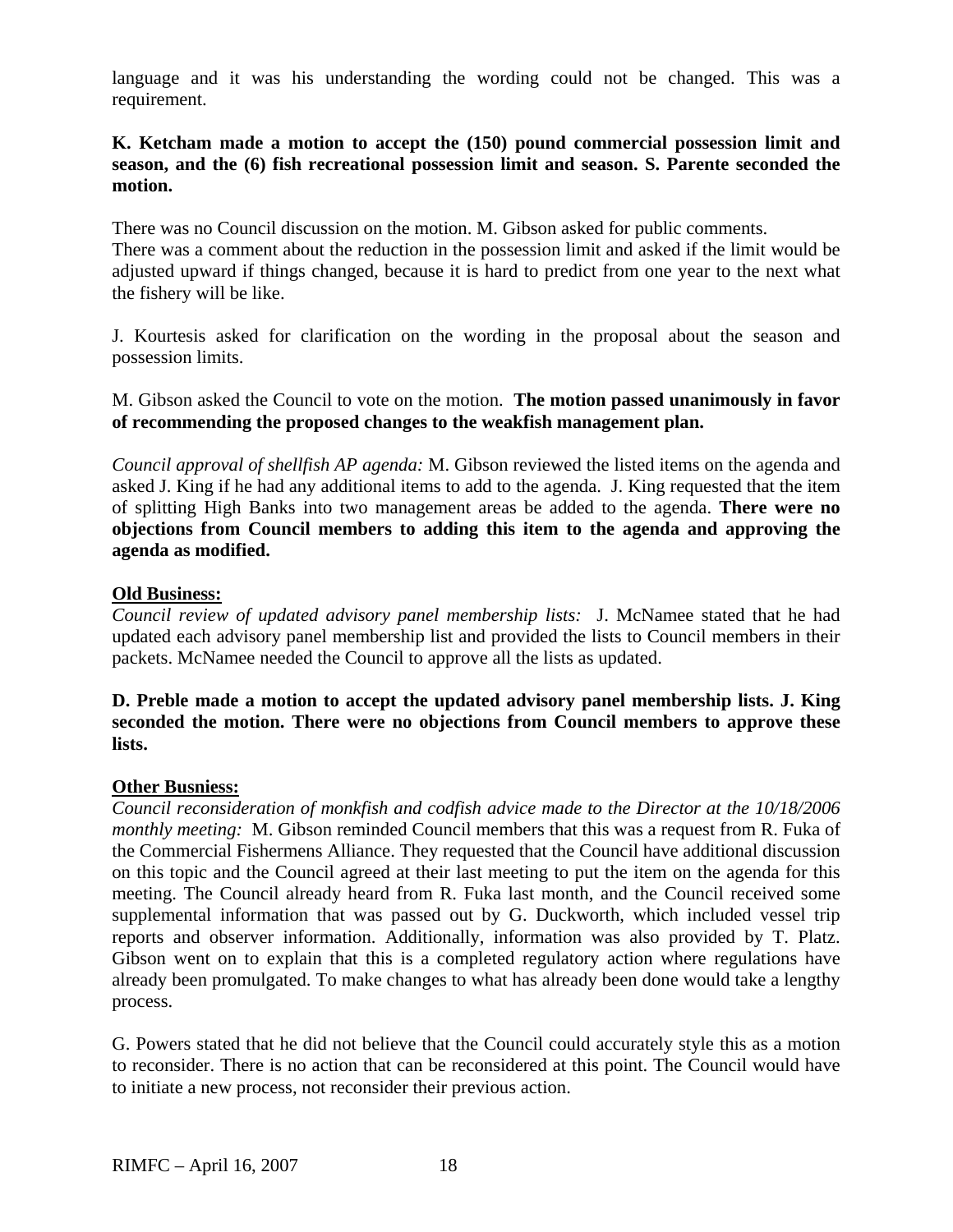M. Gibson suggested that the Council may want to hear from G. Duckworth since he submitted information for this topic at the last meeting. **There were no objections from the Council members to hearing from G. Duckworth.**

G. Duckworth stated that there was a legitimate monkfish fishery in state waters. He thought the decision to shut down this fishery was done too hastily. He would like to revisit this issue. He asked if the Council members had any questions about the observer information he submitted.

S. Parente stated that he had read Duckworth's documentation and the Director's decision paper on the monkfish issue, and he was confused by the 37 pounds of average tail weight that was landed by non-federally permitted vessels over the past 18 months as stated in the Director's response. When he compared this to G. Duckworth's documentation, he shows a much larger amount of fish, he wonder why.

M. Gibson asked J. McNamee to respond to the information in the Director's decision paper. J. McNamee explained that the 18 month data set was used because they had a full set of data for that time period, then took an average of that data. The overall average for that time period was that specified amount.

S. Macinko suggested that there are individuals in that data base that look as if they are directed monkfish fishing in state waters. M. Gibson stated that there were occasional large catches of state permitted vessels but the SAFIS database does not tell the Division where they were caught, it only tells us what the nature of the license was.

K. Ketcham asked Duckworth why he blacked out the TD's. Duckworth responded that he thought it had no bearing and that this is a competitive industry so he did not want anyone to know where he was fishing.

K. Ketcham asked Duckworth if the soak times were accurate for the duration of the net in the water. Duckworth stated he did not know if they were accurate or not accurate. K. Ketcham continued, that if they were, he was in violation of soak times allowed in state waters. G. Duckworth stated he had no comment, he was not sure.

S. Medeiros asked about the number of people who had signed a petition that was included in their Council material, he wanted clarification that they did not want the regulation changed, that they wanted it kept at 50. T. Platz responded that those signatures were from the past motion, they were all monkfishers who possessed federal monkfish permits that wanted the state to move the limit to 50 pounds.

G. Allen wanted to reinforce for the Council members what was stated in the Director's decision letter, which was based on the need to bring the federal and the state regulations for cod and monkfish in line. The Director also stated in his letter that Massachusetts and Connecticut have consistent minimum sizes, which is 22 inches for both commercially and recreationally caught cod. Massachusetts has a 75-pound daily possession limit for all non-federally permitted vessels, thus the action that was taken brings the state cod management program in line with both of RIs neighboring states and the same applies to the monkfish. G. Allen stated that for the Council to go back to this is not the way to do fisheries management. He suggested that this be looked at again next year.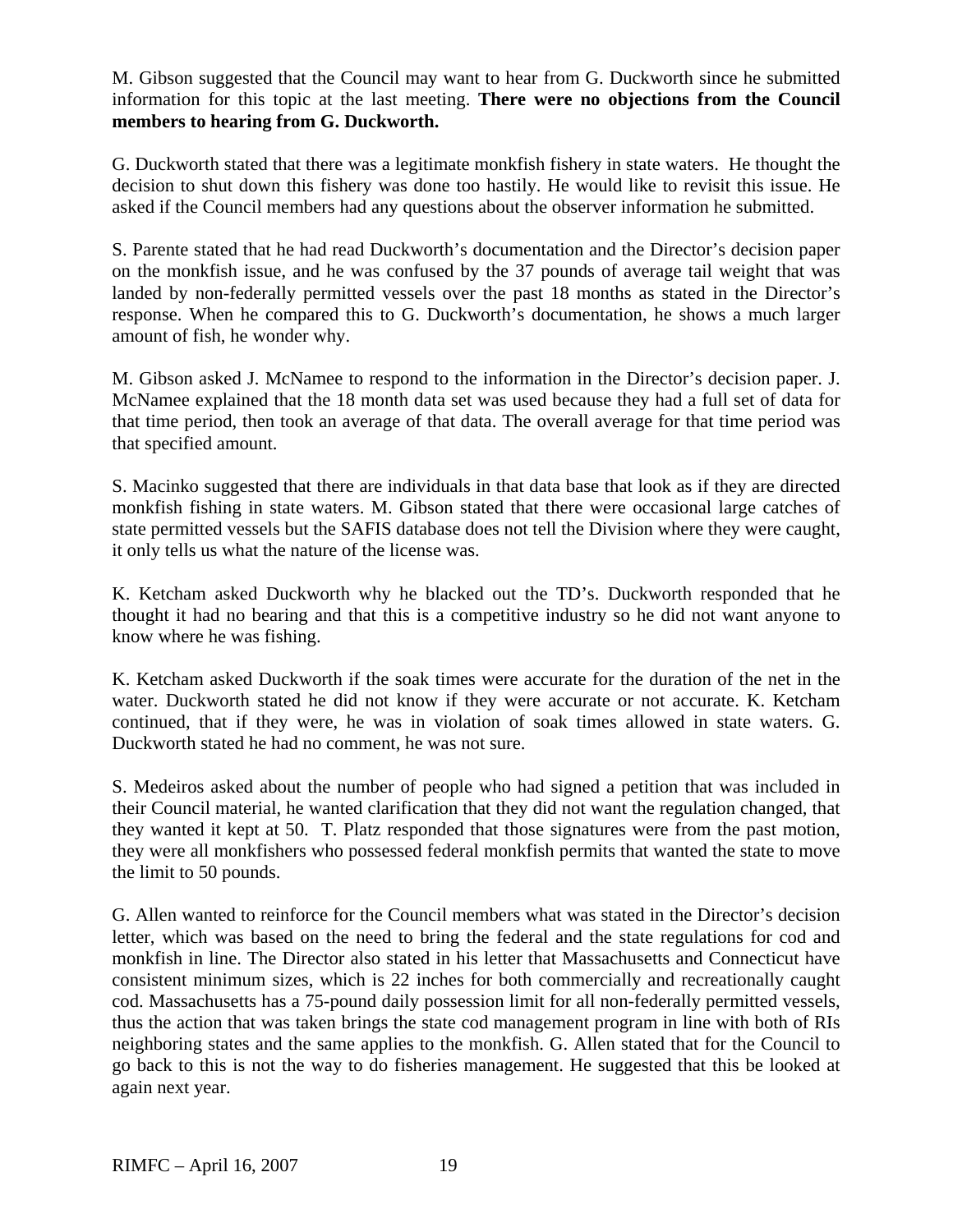**K. Ketcham made a motion to establish a new advisory panel that encompasses species that fall through he cracks that the Council will still have to deal with on an annual review basis, (i.e. cod, monk, etc.). This would enable the Council to go through the review process and establish what it intends to do this fall and gives the Council direction for next years licensing. G. Allen seconded the motion.** 

## **D. Preble asked to make a friendly amendment to make this motion cover ground fish species.**

M. Gibson, to clarify, stated that this advisory panel would be created with the understanding that it would look at the species where there would be federal consistency issues and that do not fall in the envelope of our other species advisory panels.

There were no further comments from the Council. Gibson asked for comments from the public.

G. Carvahlo had a comment on the motion to set up an advisory panel. He stated that when the Council had regulatory authority there were a number of avenues that took place with actions made by the Council. The Council was also able to reconsider its' action based on testimony from the pervious public hearing and new information that had come forth, and was able to reconsider their action and even change it with out going through the whole process again. Another point he wanted to make was that the Director must take in to consideration the negative impact on small businesses. So, when the Council went so far as to put state water fishermen out of that fishery, it had a negative economic impact on small businesses which raises a question of law. You can initiate a rule making process, but you should eliminate the short comings so you don't have duplication. We are now seeing the results of that short coming and people are being put out of business because of it. Additionally, there is no reason to place a possession limit against a state catch that is less than 1%. People have had their access so restricted, that this is serious enough to put people out of business.

T. Sutton stated that the intent when this went through was not to restrict federally permitted vessels. He had spoken to enforcement and learned that even if he purchased a federal permit, and was in state waters he would still be in violation if he were in possession of over 50 pounds of monkfish tail weight. He encouraged the Council to look back because he did not believe this was the intent.

B. Loftes stated that the Council should have already put an advisory panel together before this was passed. He wanted to know why the Council wants to put an advisory panel together now, it should have been done before. He stated that there is no way to go back and undo the damage that has already been done.

M. Gibson explained that there was an entire process that the Council went through to thoroughly review the issue. It was discussed, public comments were taken, the process ran the course.

J. Kourtesis stated that he was in favor of having a sub committee for monkfish, codfish, and whatever other fish is needed. It went from a gillnet issue to all of Rhode Island issue. He wanted to know if this was a possession limit that could be changed by the Division or if it was set by the Director. He also wanted to know if the possession limit could be more like the federal limit. He was in favor of an advisory panel being created to look in to the issue.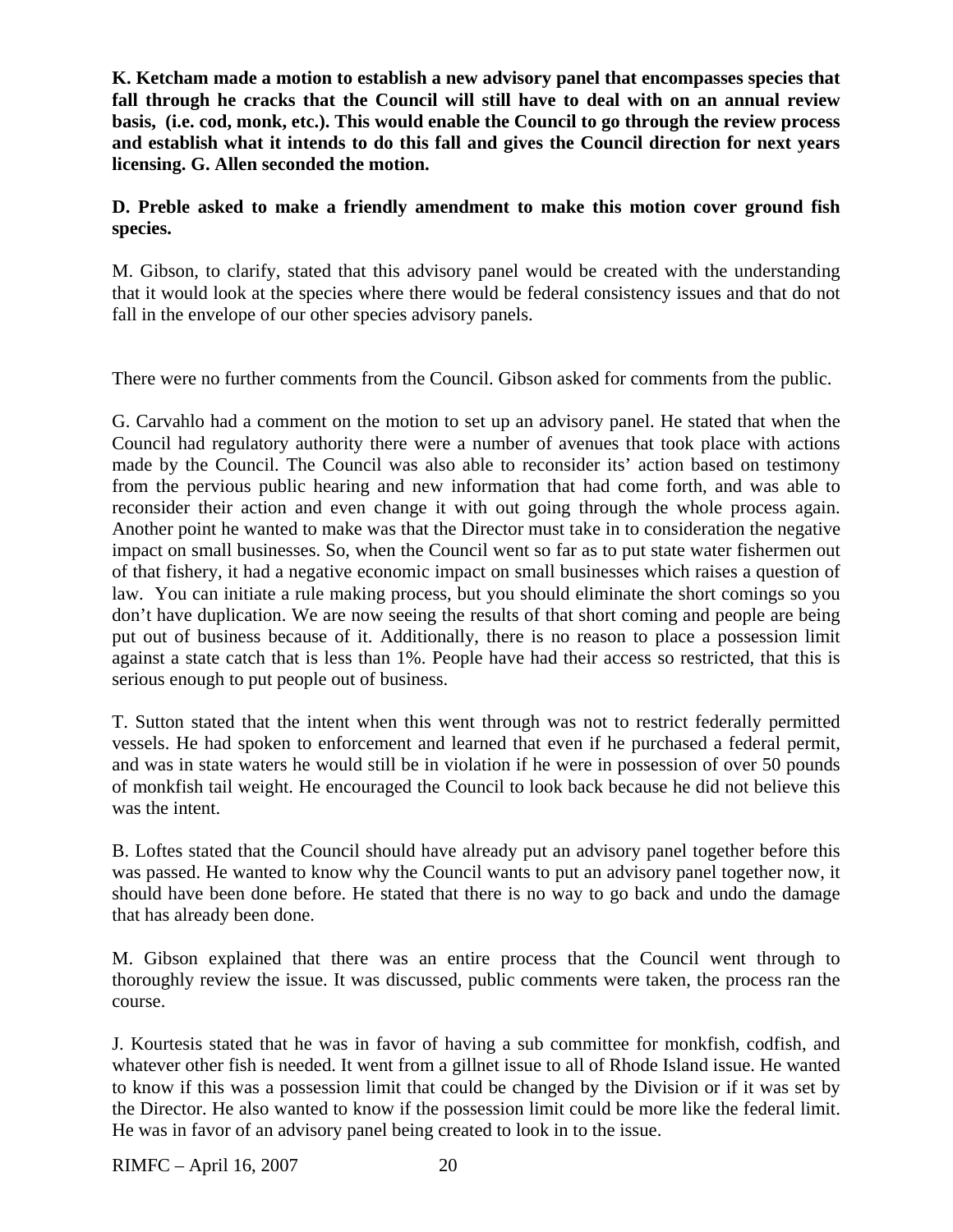S. Macinko asked what processes were available to the Council if they wanted to make some adjustments to the monkfish/codfish issue. He also wanted to know if this was the only avenue available to the Director.

M. Gibson asked legal council to address S. Macinko's question by summarizing the rule making avenues available for the Director to promulgate a regulatory change on cod and monkfish.

G. Powers stated that as the Chairman (M. Gibson) had stated earlier, a petition for rule making might be the most expeditious manner of proceeding. The Council is an advisory panel to the Director so this avenue that the Council is pursuing might be the most studious way of proceeding, but is not the most expeditious.

S. Macinko stated that it seems that what the Council did was treat an enforcement concern with a regulatory response that punished innocent people. He wanted to know if there was any other way to make changes sooner instead of waiting for the whole process of creating an advisory panel and for the issue to work its way through that process.

M. Gibson asked legal council to respond to Macinko's concerns about the most expeditious manner to proceed.

G. Powers clarified by stating that once a petition for rule making is submitted if indeed the Department were inclined to take the rule making action, it would still have to go through a public hearing, comment period, and then again before the Council. It would not be a quick fix or a quick remedy for this issue. M. Gibson asked Council members to vote on the motion to create an advisory panel. He stated that if this passes, the Division would then solicit membership through the usual means by capturing members from each of the different harvesting components with in that particular fishery and present a list of perspective members for the Council to vote on.

M Gibson asked the members to vote on the motion. **The motion passed, (6) in favor (2) opposed to recommend to the Director to create a cod and monkfish advisory panel with other species to be added to the panel at a later date.**

N. Lazar asked the Chairman if the Council members have thought about designating a chair for the cod/monkfish AP. M. Gibson suggested that Council members think about who might want to chair that panel for the next time it comes up.

## **FYI:**

*Review letter from Council to ASMFC on summer flounder issues:* M Gibson stated that this was a letter that the Council had asked for and that he and D. Preble had collaborated expressing the Councils' concerns about summer flounder. He stated that this was a draft letter and if any Council member had any issues or changes to make to the letter, to contact either him or Preble.

*Request by S. Macinko regarding DEM policy on how to conduct public hearing comments in relation to public input and the ability of Council to question members of the audience:* M Gibson stated that the letter was from the Director to S. Macinko. He also stated that there was a request to make it available to all Council members. Gibson asked members to read the letter when they had time and if there were any questions to bring them up at the next meeting.